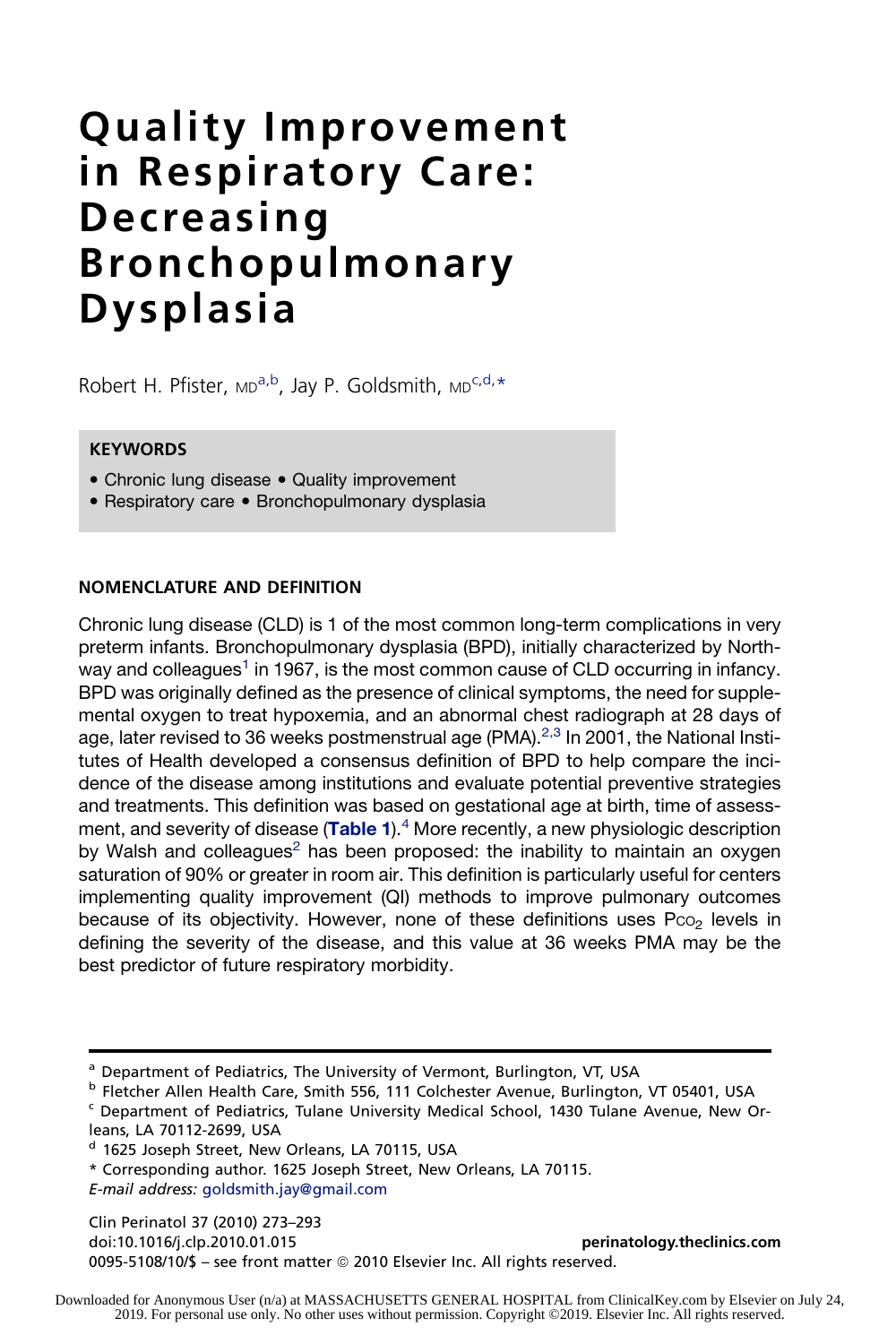<span id="page-1-0"></span>

| Table 1<br>Diagnostic criteria for BPD |                                                                                                                           |                                                                                                                                   |
|----------------------------------------|---------------------------------------------------------------------------------------------------------------------------|-----------------------------------------------------------------------------------------------------------------------------------|
| <b>Gestational Age</b>                 | <32 wk                                                                                                                    | $>$ 32 wk                                                                                                                         |
| Time of<br>assessment                  | 36 wk PMA or discharge to home,<br>whichever comes first                                                                  | >28 d but <56 d postnatal age or<br>discharge to home, whichever<br>comes first                                                   |
| Mild BPD                               | Oxygen > 21% for at least 28 d plus:<br>breathing room air at 36 wk<br>PMA or discharge, whichever<br>comes first         | Breathing room air by 56 d<br>postnatal age or discharge,<br>whichever comes first                                                |
| Moderate BPD                           | Need for <30% oxygen at 36 wk<br>PMA or discharge, whichever<br>comes first                                               | Need for <30% oxygen at 56 d<br>postnatal age or discharge,<br>whichever comes first                                              |
| Severe BPD                             | Need for $\geq$ 30% oxygen or positive<br>pressure, (PPV or NCPAP) at 36<br>wk PMA or discharge, whichever<br>comes first | Need for $\geq$ 30% oxygen or positive<br>pressure (PPV or NCPAP) at 56 d<br>postnatal age or discharge,<br>whichever comes first |

Abbreviations: NCPAP, nasal continuous positive airway pressure; PMA, postmenstrual age; PPV, positive pressure ventilation.

Data from Jobe AH, Bancalari E. NICHD/NHLBI/ORD workshop summary: bronchopulmonary dysplasia. Am J Respir Crit Care Med 2001;163:1723–9.

BPD was originally described as a complication of respiratory distress syndrome (RDS) and included the influence of 3 key factors: lung immaturity, acute lung injury, and disordered repair of the original lung injury. This classic BPD was noted during an era when mechanical ventilation was just beginning to be used to treat preterm infants with respiratory distress and was characterized by airway injury, smooth muscle hypertrophy, and areas of lung parenchymal fibrosis alternating with areas with emphysematous changes. Improvements in prenatal care, such as the use of antenatal steroids, combined with improvements in respiratory management, such as the use of pulmonary surfactants, have resulted in the successful treatment of increasingly smaller infants with less resulting BPD as it was originally described. However, in lieu of the classic BPD, modern neonatal respiratory care has witnessed the emergence of a new BPD. This new BPD may occur with little acute lung injury, or after resolution of lung injury, and is believed to be affected by other factors such as inflammation (secondary to sepsis or chorioamnionitis) and the presence of a patent ductus arteriosus (PDA).<sup>[3,5,6](#page-14-0)</sup> Compared with classic BPD, preterm infants who have new BPD have decreased fibrosis and emphysema but also have a marked decrease in alveolar septation and microvascular development ([Table 2](#page-2-0)).

CLD encompasses both the classic and the new BPD but also recognizes that lung injury can occur not only in preterm infants but in term infants who need aggressive ventilatory support for severe lung disease and develop lung injury as a result. In addition, the term CLD is used to reflect that, although the primary pathology is related to the lungs, CLD is a multisystem disease. Extremely-low-birth-weight (ELBW) infants with CLD suffer not only more pulmonary morbidity but also more neurodevelopmental problems, nutritional deficiencies, and prolonged lengths of hospital stay compared with infants without  $CLD.<sup>7-9</sup>$ 

## CLINICAL PRESENTATION AND PATHOPHYSIOLOGY

On physical examination, infants with CLD have certain characteristic features. Tachypnea with shallow breathing, retractions, and a paradoxic breathing pattern is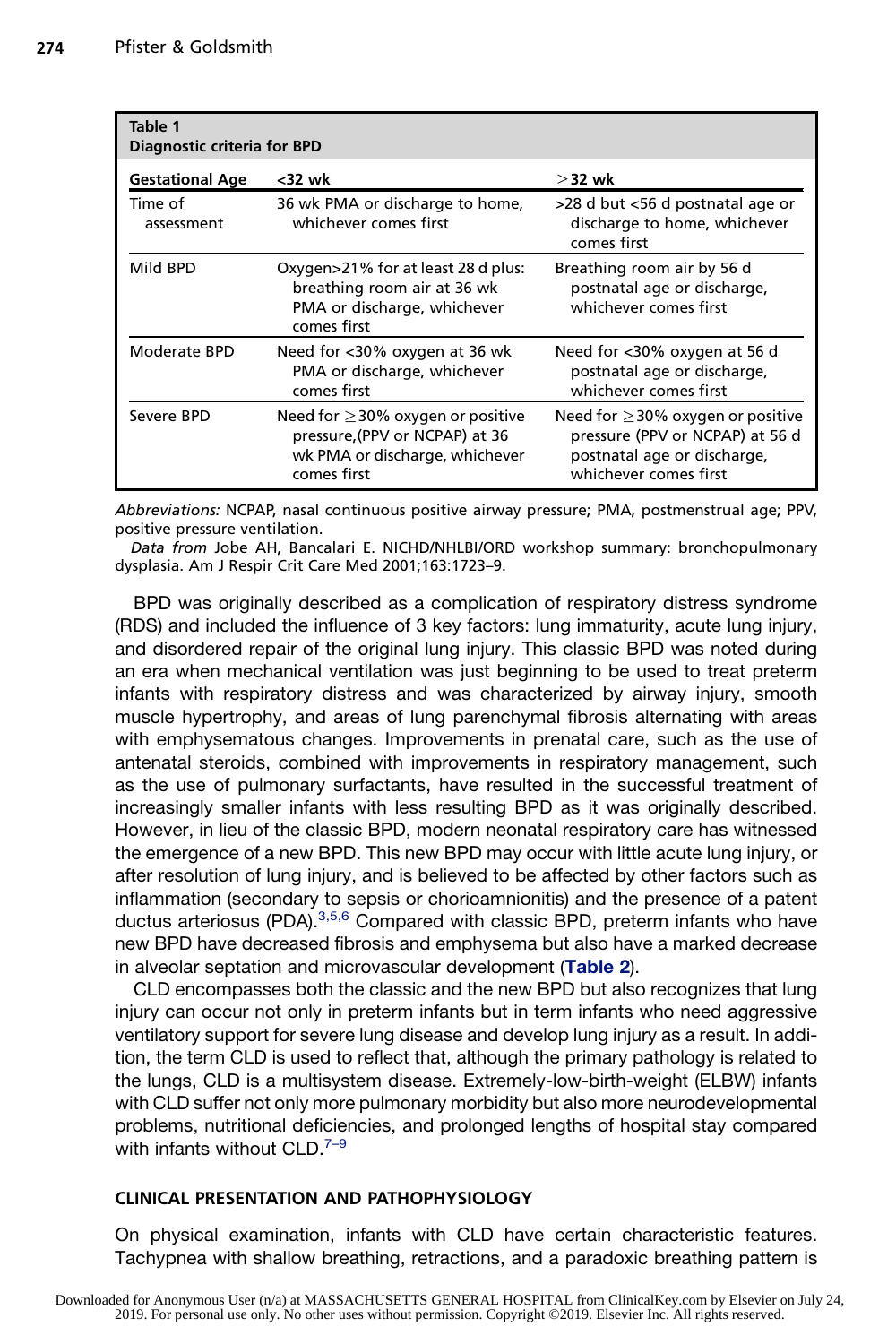<span id="page-2-0"></span>

| Table 2<br><b>Classic versus new BPD</b>                                                         |                                                                                                                                 |  |
|--------------------------------------------------------------------------------------------------|---------------------------------------------------------------------------------------------------------------------------------|--|
| <b>Classic BPD</b>                                                                               | <b>New BPD</b>                                                                                                                  |  |
| Premature and term infants before steroids,<br>surfactants                                       | Very-low-birth-weight and extremely-low-<br>birth-weight infants                                                                |  |
| Short periods of high ventilatory support:<br>baro- and volutrauma                               | Modest ventilatory support over months                                                                                          |  |
| Hyperventilation with normal or low Pco <sub>2</sub>                                             | Permissive hypercapnia but inability to wean<br>off assisted ventilation                                                        |  |
| Associated with pulmonary air leaks,<br>meconium aspiration syndrome, and<br>pneumonia           | Associated with chorioamnionitis, sepsis,<br>PDA; poor nutrition (vitamin deficiencies)                                         |  |
| Inflammation, fibrosis prominent; areas<br>of atelectasis alternating with areas<br>of emphysema | Less prominent inflammation, fibrosis;<br>dilated alveolar ducts                                                                |  |
| Injury/repair sequence                                                                           | Maldevelopment sequence: $\downarrow$ alveolar<br>septation, $\downarrow$ alveolar surface area,<br>↓ microvascular development |  |

Data from Jobe AH, Ikegami M. Mechanisms initiating lung injury in the preterm. Early Hum Dev 1998;53(1):81–94.

common. On auscultation, nonspecific, but atypical, breath sounds that include rhonchi, rales, and wheezes may all be heard. The heterogeneous damage to airways and lungs results in variable time constants and increasing ventilation-perfusion mismatch. Dynamic lung compliance is often diminished secondary to fibrosis and edema.<sup>[10](#page-15-0)</sup> Increased airway resistance of small and larger airways has been reported.[11](#page-15-0) Tracheomalacia is often present and may be exacerbated by bronchodi-lator therapy.<sup>[12](#page-15-0)</sup> As the course of CLD progresses, initial low lung volumes secondary to atelectasis are often at least partially replaced by hyperinflation and gas trapping.

CLD is marked by distortion and dysfunction of the pulmonary circulation in parallel to pulmonary parenchymal injury. Epithelial lesions, fibroblast proliferation, and smooth muscle hyperplasia have been observed. These structural changes result in a pulmonary vascular bed that is markedly reduced compared with normal. Abnormally marked vasoconstriction in response to hypoxia often accompanies these struc-tural abnormalities, further increasing pulmonary vascular resistance.<sup>[13](#page-15-0)</sup> The structural and functional changes contribute to the rapid development of progressive and often severe pulmonary hypertension. This finding, in turn, may lead to poor right ventricular function, diminished cardiac output, and impaired oxygen delivery, and is a predictor of mortality in affected infants.<sup>[14](#page-15-0)</sup> A pathognomonic sign of this end stage of the disease is a thickened protruding tongue, sometimes called ''clubbing'' of the tongue, which is probably caused by the reduced ability of venous blood to return to the thorax ([Fig. 1](#page-3-0)). Other cardiovascular abnormalities associated with CLD include systemic hypertension, left ventricular hypertrophy, and development of systemic-pulmonary collateral vessels.<sup>[15](#page-15-0)</sup>

### Factors that Affect Pathogenesis of BPD

CLD has a multifactorial cause. Northway and colleagues<sup>[1](#page-14-0)</sup> originally documented the presence of cytotoxic oxygen free radicals and postulated that oxygen toxicity was a major cause of CLD. Mechanical ventilators, although an important tool for management of critically ill newborns, are universally implicated in the development of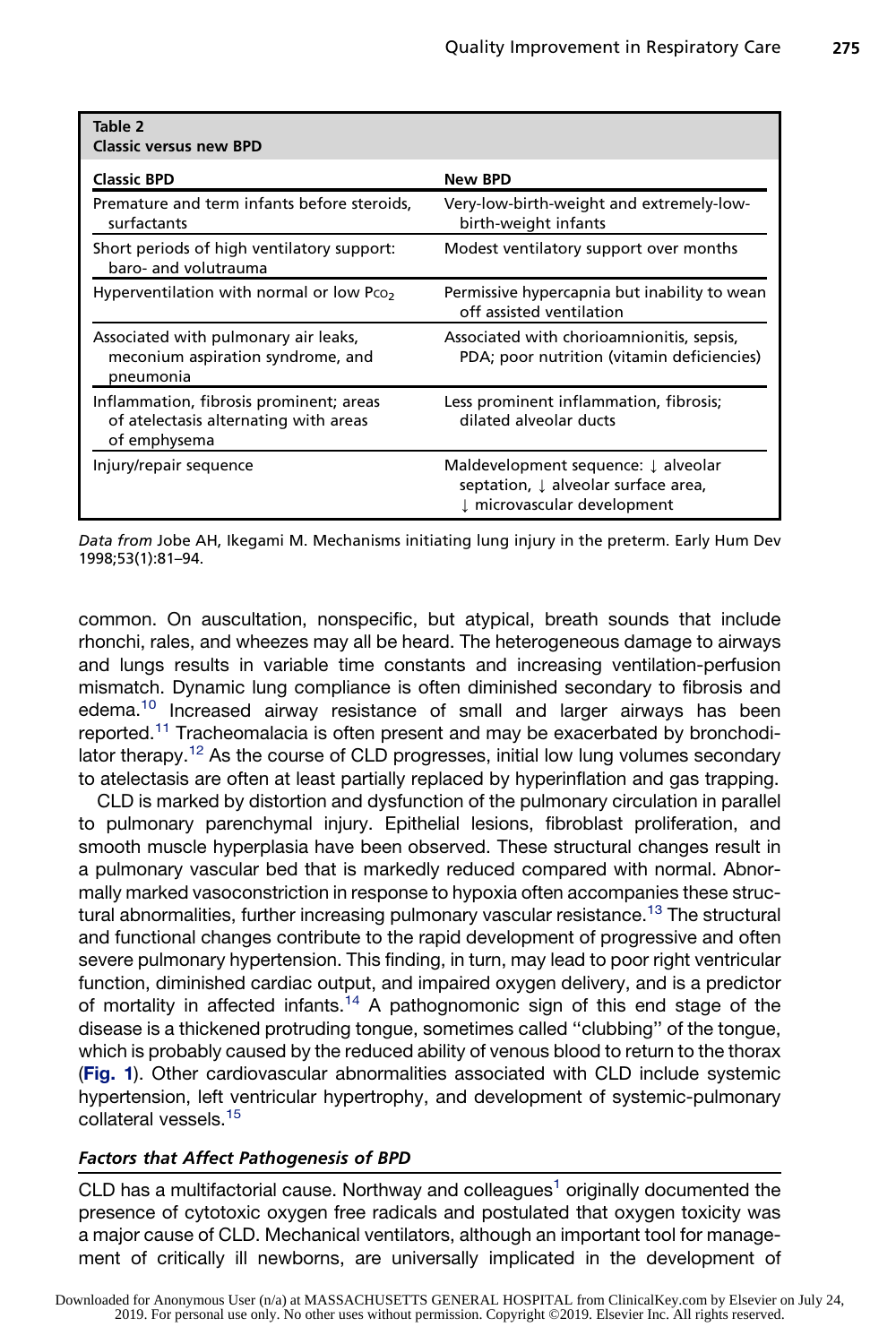<span id="page-3-0"></span>

Fig. 1. Clubbing of the tongue seen in end-stage BPD.

 $CLD<sup>16,17</sup>$  $CLD<sup>16,17</sup>$  $CLD<sup>16,17</sup>$  Barotrauma and volutrauma from mechanical ventilation combined with oxygen toxicity contribute to inflammatory reactions that contribute to the development of CLD and persist past the immediate neonatal period.<sup>18-21</sup> Inflammation contributing to the development of CLD may also occur after chorioamnionitis, fetal infection, sepsis, and ventilator-associated or nosocomial pneumonia.<sup>22-28</sup> Infection may also exacerbate evolving CLD and result in increased lung injury secondary to release of proteolytic enzymes. The link between fluid overload and the presence of a symptomatic PDA with CLD can potentially be explained by an increased need for mechanical ventilation in these infants.<sup>[5](#page-14-0)</sup> CLD occurs in about one-fifth of ventilated newborns, with risk inversely proportional to birth weight and gestational age. Although most infants developing CLD are premature, about 75% of affected infants have birth weight less than 1000 g and only 5% of those affected have birth weight greater than 1500 g.<sup>[29](#page-16-0)</sup> Genetic factors have been implicated in the severity of acute respiratory disease and the development of CLD. $22,23$ 

Antenatal factors have also been implicated in the pathogenesis of CLD. Antenatal steroids are believed to be protective from CLD through the amelioration of RDS (although epidemiologic studies do not support this association). $24-26$  Inadequate nutrition is believed to lead to decreased alveolar development, impaired surfactant production, and a catabolic state that inhibits growth and repair of the premature lung.

### WHY QI TO REDUCE CLD?

Despite the many interventions that have been shown to be efficacious in reducing CLD, the incidence of CLD has remained stable during the past 2 decades. $27,28$  The Vermont Oxford Network (VON) 2008 Database Summary reports a 25.5% incidence of BPD at discharge on infants whose birth weight was less than 1500 g. This observation represents a decrease of almost 3% from the previous 3 years in this large cohort of approximately 50,000 infants from 700 centers. Despite this slow but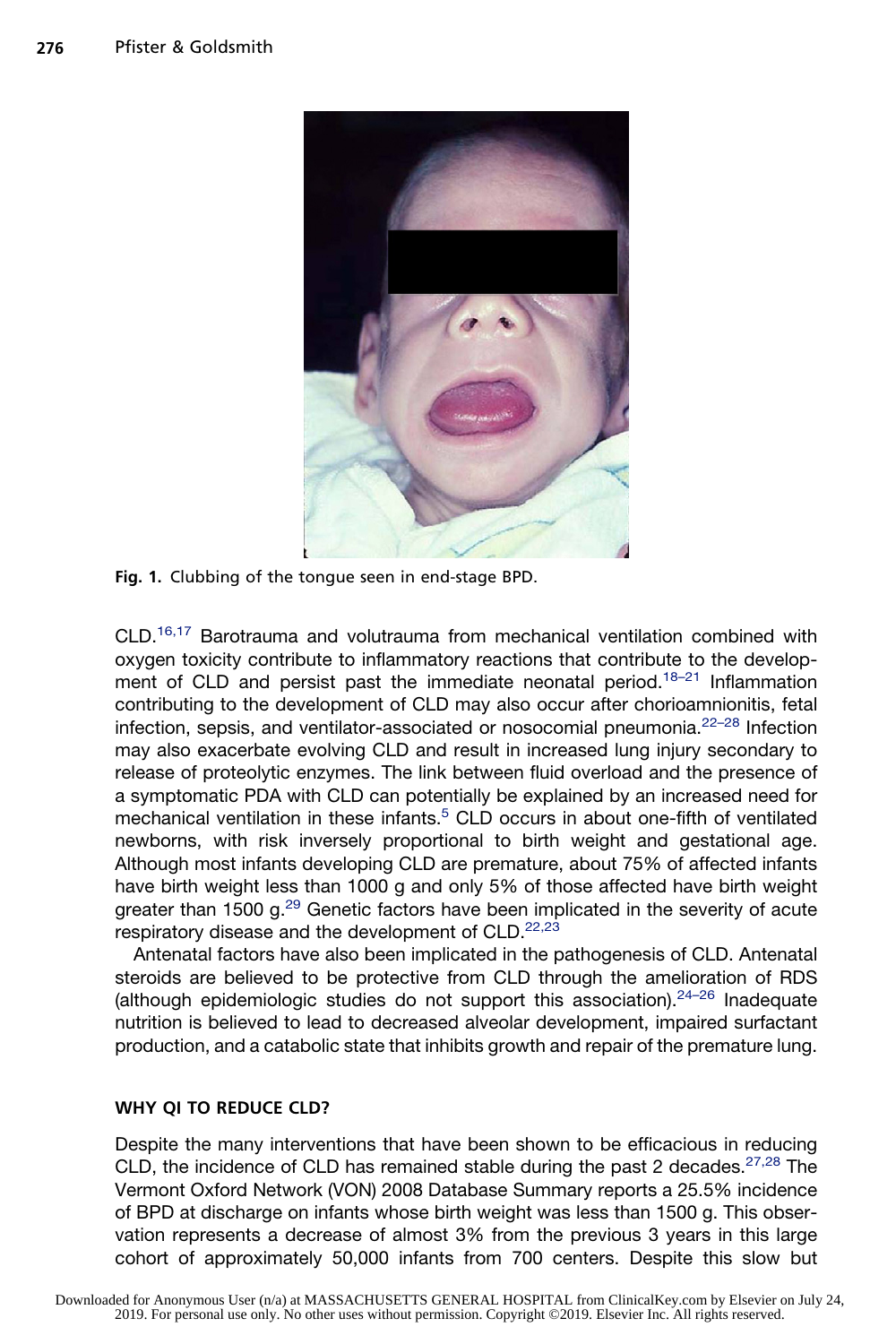encouraging drop in the incidence of BPD, many of the reported best practice interventions have not been effectively translated into practice in many neonatal intensive care units (NICUs) in the United States. CLD rates in individual institutions vary from a 5% to 65% incidence within the VON. Risk adjustment for confounders such as birth weight, gestational age, race, antenatal steroid administration frequency, and RDS severity reduce the variation between centers but do not eliminate it. Shrunken estimates that adjust for NICU volume and random variation similarly do not account for all of the wide variation noted. This variation also exists when correcting for the risk of chance. Given that neither case mix (disease severity) nor chance explains the variation that exists between centers, treatment practices must be a large contributing reason behind the variation in outcomes.

Recognition of wide variability in the rates of CLD among centers has existed since the 1980s and persisted into the present decade.<sup>[30,31](#page-16-0)</sup> Van Marter and colleagues's<sup>31</sup> comparison of 2 Boston hospitals with Columbia Babies' Hospital shows the stark differences in approaches to use of mechanical ventilation, surfactant, and nasal continuous positive airway pressure (NCPAP) and the resultant wide variation in BPD rates; however, survival in the comparison institutions was not statistically different (Fig. 2). This wide variation in outcomes, even among highly respected centers, which cannot be explained by other factors, is the justification for the use of QI methods as an ideal method for CLD reduction. Because there remains a gap between what is known and what is done, QI programs are increasingly being used as a method for incorporating evidence into practice.

#### Specific Prevention/Treatment Practices and Their Evidence

When neonatal centers decide to use QI methods in an effort to decrease CLD, they have a myriad of practice options from which to choose. Because many factors contribute to the pathogenesis of CLD, QI efforts typically use a bundle of interventions together; each practice used has varying levels of supporting evidence. Although it might seem intuitive that clinicians would embrace practices supported by the high-est level of evidence (LOE), this is not uniformly the case.<sup>[32](#page-16-0)</sup> Any practice to be implemented should be carefully researched and the underpinning evidence should be



Fig. 2. Variation in practice and outcomes for VLBW infants: Columbia Babies' Hospital (New York) versus 2 Boston hospitals. Abbreviations: Mech vent, mechanical ventilation; NCPAP, nasal continuous positive airway pressure; Surf, surfactant use; CLD, chronic lung disease. (From Van Marter LJ, Allred EN, Pagano M, et al. Do clinical markers of barotrauma and oxygen toxicity explain interhospital variation in rates of chronic lung disease? The Neonatology Committee for the Developmental Network. Pediatrics 2000;105(6):1194– 201; with permission.)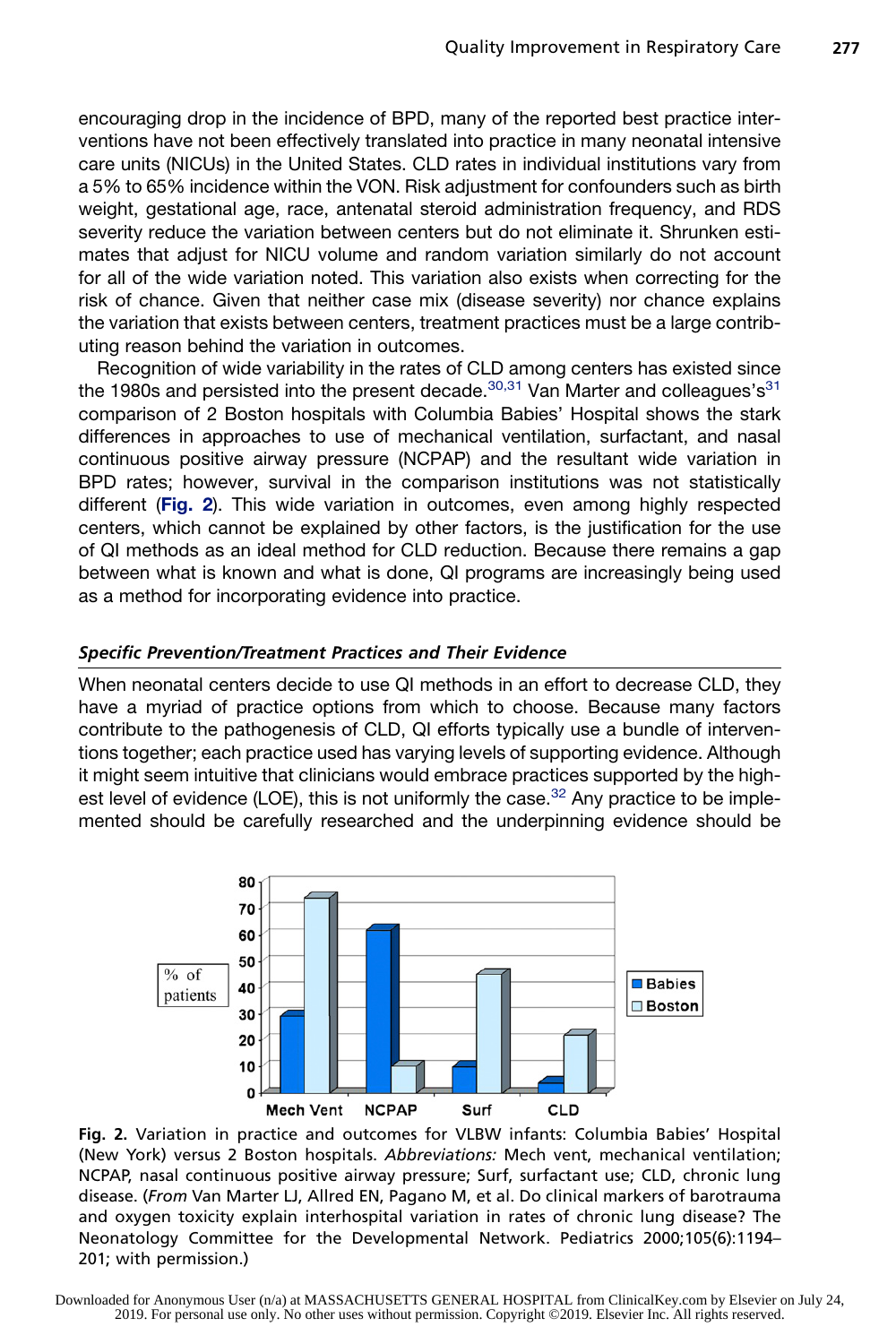assessed. Because very few practices in neonatology are supported by the highest LOE, these practices are sometimes called potentially better practices (PBPs).

There are several systems for grading the LOE for a practice.<sup>[33,34](#page-16-0)</sup> High LOEs are more likely to yield a true estimate of the effects of an intervention, and lower levels less likely to do so. In such hierarchies, expert opinion, which was historically considered to be the best source of evidence, is relegated to the lowest level. The pinnacle of the hierarchy is now occupied by large, well-designed and conducted, randomized, controlled trials (RCTs), or systematic reviews of multiple RCTs (meta-analysis). However, when attempting to decrease the incidence of a complication such as CLD, which is known to have a multifactorial cause, the effect of 1 or more changes in practice may have no effect on the desired goal even though the practices chosen have a high LOE for a particular outcome. For example, use of prophylactic exogenous surfactant to decrease the severity of RDS and shorten days on mechanical ventilatory support has an LOE of 1 for these outcomes. Intuitively, this effect would seem to also reduce the incidence of BPD, but this intervention alone has not been shown to alter the incidence of this disease.

Many organizations have attempted to categorize LOEs for the systematic evaluation of published scientific manuscripts. The system used by the American Heart Association, modeled on the original Oxford system, is widely used and is seen in Box 1. [35](#page-16-0)

## PREVENTATIVE MEASURES TO LOWER THE INCIDENCE OF CLD: PBPS

This section briefly reviews some of the more common PBPs, which include preventative measures and treatment interventions for CLD. LOEs are noted in parentheses.

### Vitamin A (LOE 1)

BPD has multiple causes and influencing factors, including factors inhibiting normal epithelial healing. Vitamin A is an important nutrient during recovery from epithelial lung injury; however, preterm infants have low vitamin A levels at birth.<sup>[36](#page-16-0)</sup> This vitamin A–deficient state may contribute to an increased risk of developing BPD. A Cochrane systematic review examined the effect of vitamin A supplementation in infants with birth weight of 1500 g or less and reported clinical outcomes (death, BPD, longterm neurodevelopmental status). $37$  The meta-analysis suggested that supplementation of very preterm infants with vitamin A is beneficial in reducing death or oxygen requirement at 1 month of age (typical risk ratio [RR] 0.93, 95% confidence interval [CI] 0.88, 0.99; risk difference  $[RD] -0.05$ , 95% CI  $-0.10$ ,  $-0.01$ ; number need to treat [NNT] 20 [10, 100]) and oxygen requirement at 36 weeks PMA (typical RR 0.87, 95% CI

#### Box 1

American Heart Association: LOEs for therapeutic interventions

LOE 1: RCTs or meta-analyses of RCTs

LOE 2: Studies using concurrent controls without true randomization

(eg, pseudorandomization or meta-analysis of such studies)

LOE 3: Studies using retrospective controls

LOE 4: Studies without a control group (eg, case series)

LOE 5: Studies not directly related to the specific patient/population (eg, different patient/ population, animal models, mechanical models, and so forth.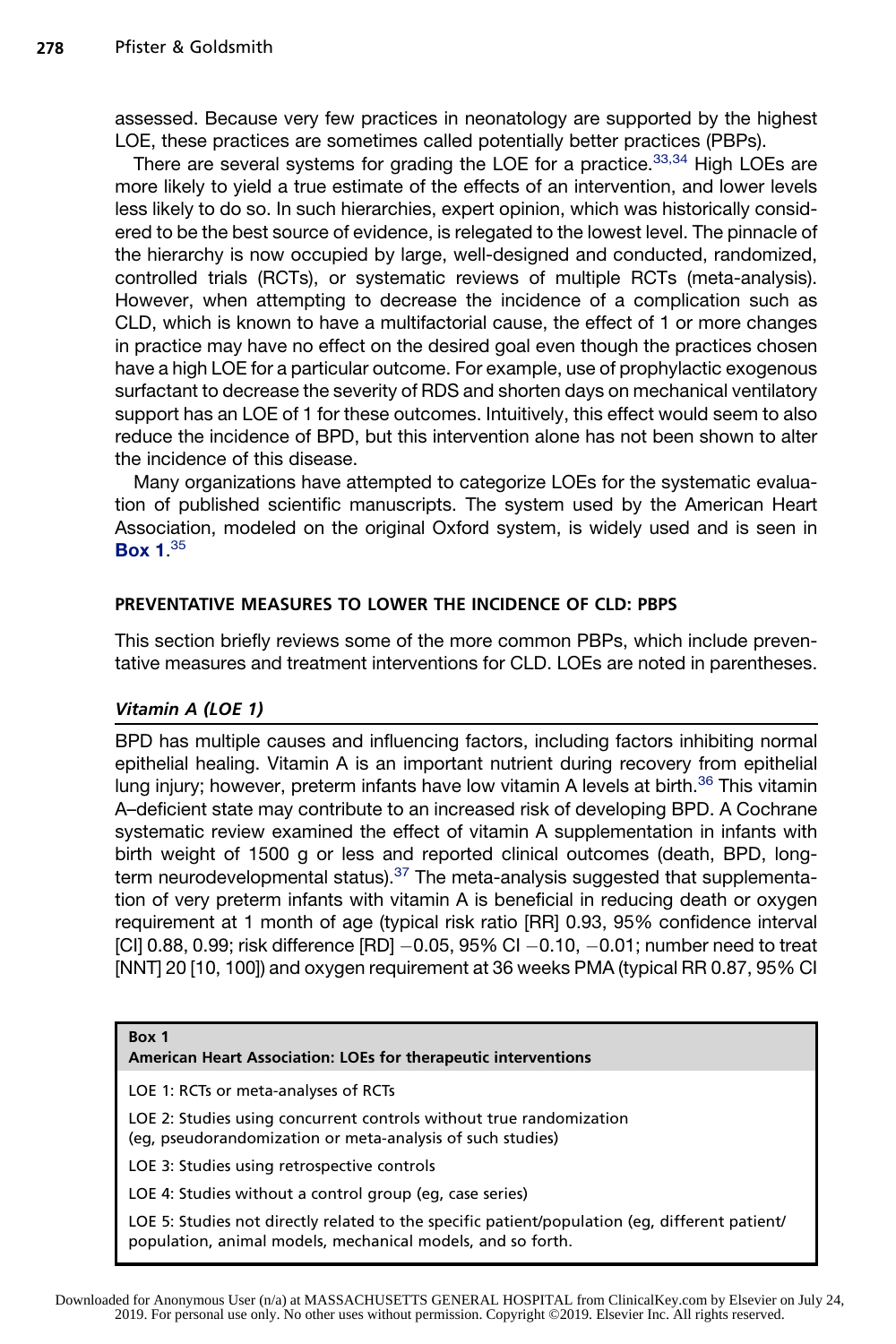0.77, 0.98; RD  $-0.08$ , 95% CI  $-0.14$ ,  $-0.01$ ; NNT 13 [7, 100]). The results of the metaanalysis are heavily influenced by one multi-institutional study by Tyson and  $colleagues<sup>38</sup>$  $colleagues<sup>38</sup>$  $colleagues<sup>38</sup>$  that is the largest randomized study of vitamin A supplementation reported, having a sample size more than twice that of all other studies combined. This trial included infants with birth weight of 401 to 1000 g. Another trial, by Ambala-vanan and colleagues,<sup>[39](#page-16-0)</sup> which compared different intramuscular dosing regimes, suggests that, at least for infants with birth weight between 401 and 1000 g, the optimal dose seems to be 5000 IU  $3\times$  weekly for 4 weeks.

## Prophylactic or Early Surfactant Treatment (LOE 1–2)

Evidence supports the provision of pulmonary surfactant by prophylactic or early treatment strategies to prevent acute lung injury and to reduce mortality.<sup>[40,41](#page-16-0)</sup> How this translates into improvements in terms of reductions in rates of CLD is less clear. Prophylactic strategies that provide exogenous pulmonary surfactant in the initial 20 minutes of life to infants deemed at risk for developing RDS have shown efficacy at limiting RDS severity, but this gain has not been shown to translate into decreases in rates of CLD (RR =  $0.96$ , 95% CI 0.82, 1.12).<sup>[40](#page-16-0)</sup> Given the clear improvement in initial respiratory status, a reduction in CLD would seem plausible. However, this failure to reduce CLD is, at least in part, a result of the development of CLD among extremely small, ill-surviving infants who might otherwise have died. Although CLD is not reduced, prophylactic surfactant has been shown to be beneficial in increasing survival without CLD (RR =  $0.85$ , 95% Cl 0.76, 0.95). Compared with delayed treatment, surfactant administration strategies that deliver surfactant in the first 2 hours of life to patients with established RDS have been efficacious in limiting CLD  $(RR = 0.70, 95\% \text{ CI } 0.55, 0.88).$ <sup>[41](#page-16-0)</sup> Because of this finding and the increasing usefulness of CPAP, one viable approach is to attempt to stabilize infants initially on NCPAP and provide early surfactant only if the infants deteriorate.

# Antenatal Steroids (LOE 3)

Antenatal steroids have been shown to be remarkably effective at reducing mortality and decreasing RDS; however, these gains have not translated into meaningful decreases in rates of CLD. $24-26$  At least 2 mechanisms exist to explain this phenomenon. Antenatal steroids, like pulmonary surfactant administration, may be keeping patients alive who would have otherwise died, but at the cost of developing CLD. A second possible explanation for this lack of effect is that antenatal steroids improve lung function initially, but impair alveolar development.<sup>[42](#page-16-0)</sup> Given that the survival and early fetal lung maturation benefits of maternally administered corticosteroids are well documented, centers should consider perinatal programs aimed at increasing the rates of administration of antenatal steroids to mothers threatening to deliver before 34 weeks' gestation. When administered, betamethasone is preferred, rather than dexamethasone. $43,44$ 

# Optimal Nutrition (LOE 3)

Preterm infants with CLD have nutritional deficits that may contribute to short- and long-term morbidity and mortality. Although no studies exist that examine the effects of increased energy intake, early parental protein, early introduction of lipids, or provision of breast milk for preterm infants with (or developing) CLD, most experts believe that optimal nutritional support is important for premature lung maturation and repair.

# Optimal Oxygen Therapy (LOE 2–3)

The optimal target range for blood oxygen tension (Pa $\circ$ <sub>2</sub>) or oxygen saturation (Sp $\circ$ <sub>2</sub>) in premature infants has not been determined, although it is generally accepted that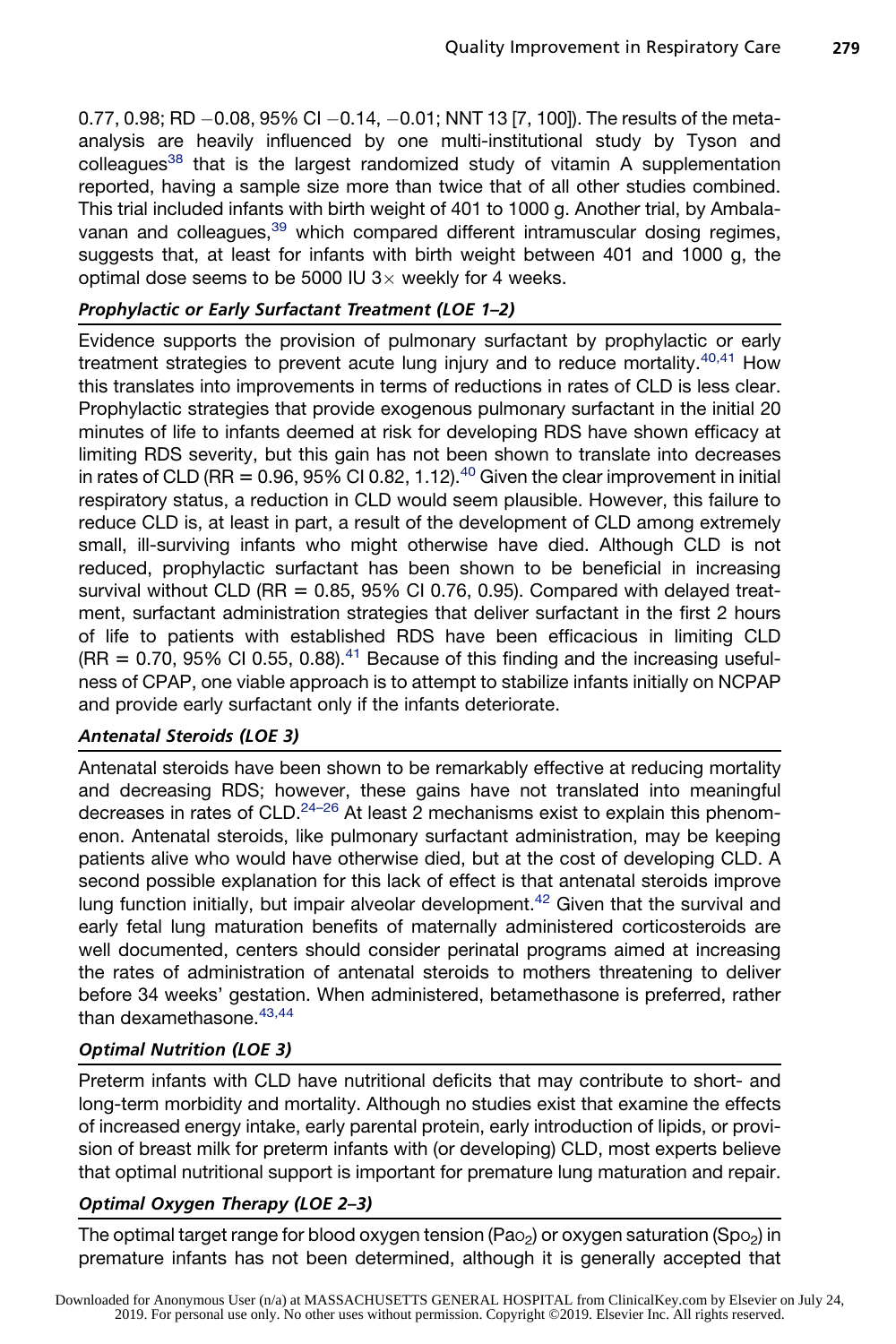extremes are injurious.<sup>[45](#page-16-0)</sup> Premature lungs have decreased defense mechanisms against oxygen toxicity. In addition, alveolar macrophages and surfactant-producing type II pneumocytes are adversely affected by hyperoxia. Even low levels of inspired oxygen and arterial Pa $_{2}$  levels of 50 to 80 mm Hg are higher than levels in the fetus and potentially toxic. For example, Askie and colleagues<sup>[45](#page-16-0)</sup> compared the effects of standard targeted oxygen saturations (91%–94%) with high saturations (95%–98%) amongst infants born after less than 30 weeks' gestation. The high-saturation group had higher rates of BPD and higher rates of home-based oxygen therapy. In the STOP-ROP trial of higher (96%–99%) versus conventional (89%–94%) pulse oximetry targets, the group receiving higher inspired oxygen had higher rates of BPD, diuretic use, and longer hospital stays.<sup>46</sup>

Both studies evaluated infants who were not in the immediate postnatal period. Early in the course of RDS, expert opinion is not unified as to the optimal oxygen saturation range; however, it is probably appropriate to maintain the oxygen saturation at less than 95% and the arterial oxygen tension at less than 90 mm Hg. If BPD is already established, higher targets may be prudent to avoid the development of cor pulmo-nale.<sup>[47](#page-17-0)</sup> Compliance with intended pulse oximetry targets is typically poor, with most noncompliance greater than the intended range. Success with maintaining the intended pulse oximeter saturation range has been shown to vary markedly among centers, among patients within centers, and for individual patients over time.<sup>[48](#page-17-0)</sup> Regardless of the intended range of targeted oxygen saturations, it is of vital importance to achieve buy-in and a culture motivated toward compliance among staff at the local grassroots level to achieve the desired target ranges with any degree of consistency.<sup>[49](#page-17-0)</sup>

#### Conventional Mechanical Ventilation Strategies

All types of mechanical ventilation are injurious to the premature lung. Ventilatorinduced lung injury (VILI) is associated with alveolar structural damage, pulmonary edema, inflammation, and fibrosis. Causes of this injury include high airway pressure (barotrauma), $50$  excessive gas volumes (volutrauma), $51-53$  alveolar collapse and reexpansion (atelectotrauma),  $54$  and increased inflammation (biotrauma).  $55$  When using conventional ventilation, a strategy for minimizing lung injury is to limit the duration of mechanical ventilation and provide optimal lung volumes using gentle ventilation techniques, as reflected by moderate permissive hypercapnia. In practice, this entails optimal positive expiratory end pressure ( $PEEP<sup>51</sup>$  for lung recruitment and ventilation with low lung tidal volumes (4–6 mL/kg). Hypocapnia is clearly to be avoided as it has been shown to be associated with increased rates of BPD, intraventricular hemor-rhage (IVH), and periventricular leukomalacia (PVL).<sup>[56–58](#page-17-0)</sup> A small study by Mariani and colleagues<sup>[59](#page-17-0)</sup> suggested that ventilation strategies amongst very-low-birth-weight (VLBW) infants who had received surfactant and were maintained mildly hypercapnic (PaCO2 45–55 mm Hg) were safe (ie, no increased rates of IVH or PVL) and reduced the duration of mechanical ventilation. A larger, multicenter, randomized trial reported that Paco<sub>2</sub> targeted at 52 mm Hg resulted in a reduction in mechanical ventilation at 36 weeks PMA but did not decrease death or BPD.<sup>[60](#page-17-0)</sup>

In the early phase of RDS, it is appropriate to maintain a Paco<sub>2</sub> of 45 to 55 mm Hg with a pH greater than 7.20 to 7.25. By postnatal day 3 to 4, metabolic compensation gradually develops, which permits a higher  $Paco<sub>2</sub>$  for the same pH. Volume-targeted ventilation allows for the peak inflating pressure (PIP) to respond to changes in lung compliance and patient respiratory effort and may deliver desired tidal volumes more consistently at lower pressures. $61$  Although targeted tidal volume ventilation may be useful in avoiding injurious over-distention and reduction of hypocapnea, there are no long-term data to support its routine use.<sup>[62](#page-17-0)</sup> Patient-triggered ventilation, when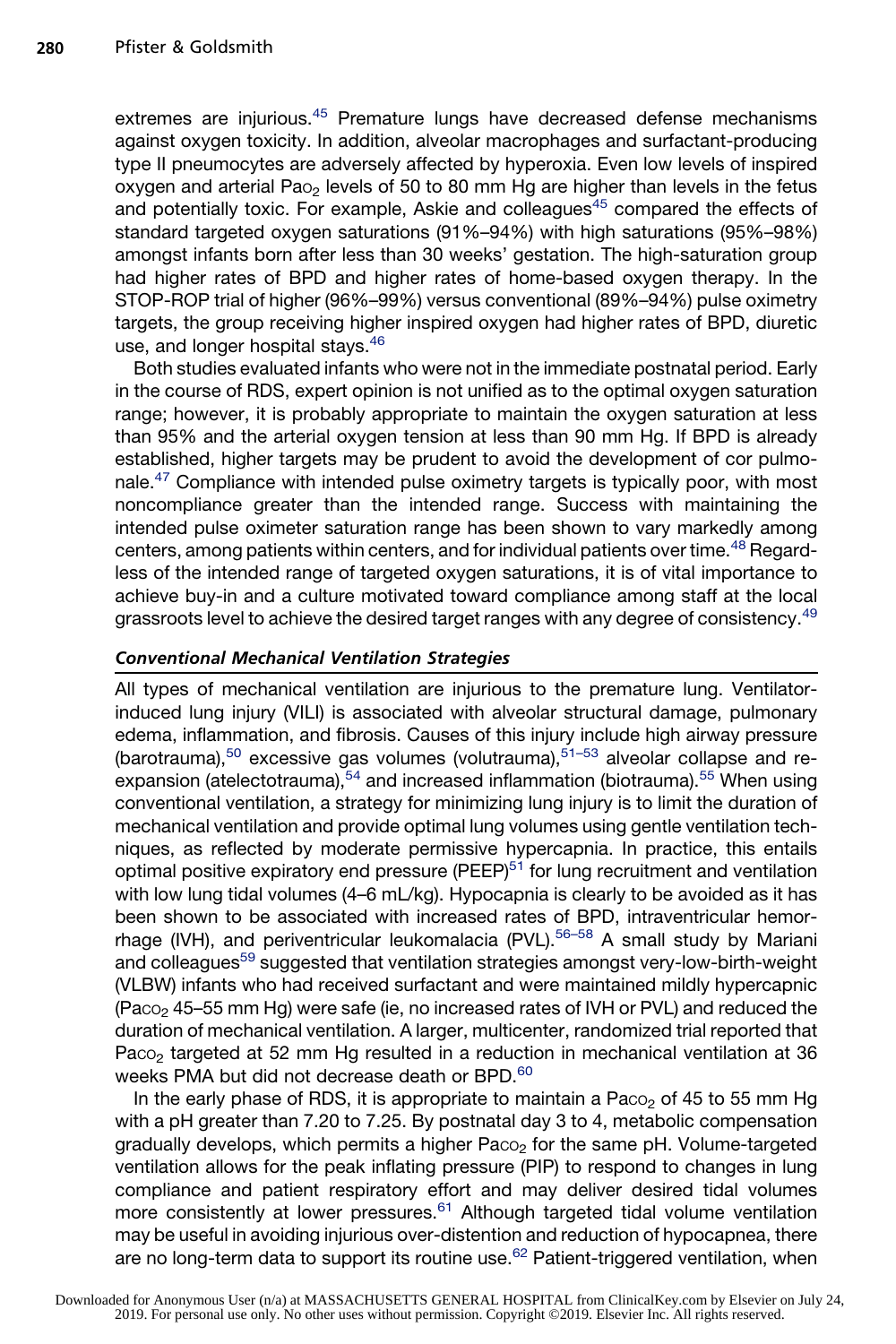used in the recovery phase of RDS, significantly shortens the weaning from mechan-ical ventilation.<sup>[63](#page-17-0)</sup>

Some of the strongest evidence for an effective prevention strategy to decrease BPD includes limiting the duration of mechanical ventilation.<sup>[6,31,64](#page-14-0)</sup> Very premature infants who have been intubated and provided surfactant may often be successfully extubated to NCPAP quickly.<sup>[65](#page-17-0)</sup> A Cochrane systematic review reported that NCPAP reduces extubation failure and BPD.<sup>66</sup> Nasal intermittent positive pressure ventilation (NIPPV) has been shown to increase the effectiveness of CPAP in extubated infants, leading to a decrease in reintubation rates and a trend toward decreased BPD.<sup>[67](#page-18-0)</sup> Administration of methylxanthines, such as caffeine citrate, to very preterm infants for treatment of apnea of prematurity, reduces the need for mechanical ventilation and has recently been shown to significantly reduce need for reintubation and the rate of BPD.<sup>68,69</sup>

### High-frequency Oscillation (LOE 3)

The results of RCTs and even meta-analyses of studies of high-frequency ventilation as a primary mode of respiratory support have been inconsistent. The 2 largest neonatal studies that both enrolled infants who received antenatal steroids and surfac-tant, and that used an alveolar recruitment strategy, had different results.<sup>[70,71](#page-18-0)</sup> Metaanalytical techniques have been similarly conflicting: 1 showed a modest reduction in BPD, $^{72}$  whereas another showed no benefit. $^{73}$  $^{73}$  $^{73}$ 

# NCPAP (LOE 2–3)

CPAP applied at birth reduces lung injury and improves lung volumes after birth.<sup>[64](#page-17-0)</sup> Several observational studies suggest that preterm infants treated with early CPAP have a reduced need for intubation, mechanical ventilation, and incidence of BPD without increasing morbidity.<sup>30,74-79</sup> The COIN trial, which compared outcomes of 25- to 28-week gestation infants receiving NCPAP at birth with those receiving intubation, surfactant administration, and ventilation, showed that not all preterm infants in this gestational age range need to be intubated at birth. Infants receiving CPAP without intubation had a decreased incidence of death or oxygen need at 28 days, although they had similar rates of these outcomes by 36 weeks' gestation. $80$  However, infants treated initially with CPAP who failed and required intubation, had a higher inci-dence of pulmonary air leaks. Ammari and colleagues<sup>[74](#page-18-0)</sup> reported that larger preterm infants (751–1250 g) were more successful (76% did not require intubation) when stabilized on CPAP than smaller ones. Fifty percent of the smaller infants in that study (<751 g) ultimately required intubation. Evidence also suggests that infants treated with early CPAP who also have higher oxygen requirements (FIO<sub>2</sub>>45%) have reduced complications if transiently intubated and treated with surfactant. $81$  Technique and experience applying the NCPAP prongs with a snug fit and using a chin strap to minimize air leak influence success. The VON Delivery Room Management study (DRM) was designed to compare the effects of 3 distinct methods of postdelivery stabilization and subsequent respiratory care on BPD and survival in premature infants at high risk of RDS. The 3 approaches to postdelivery care include (1) intubation, prophylactic surfactant administration shortly after delivery, and subsequent stabilization on ventilator support; (2) early stabilization on CPAP with selective intubation and surfactant administration for clinical indications; and (3) intubation, prophylactic surfactant administration shortly after delivery, and rapid extubation to CPAP. Until the results of this and other trials are completed, a strategy of applying NCPAP selectively to spontaneously breathing VLBW infants with characteristics suggesting sufficient surfactant pools and success on CPAP should be considered. The selection of these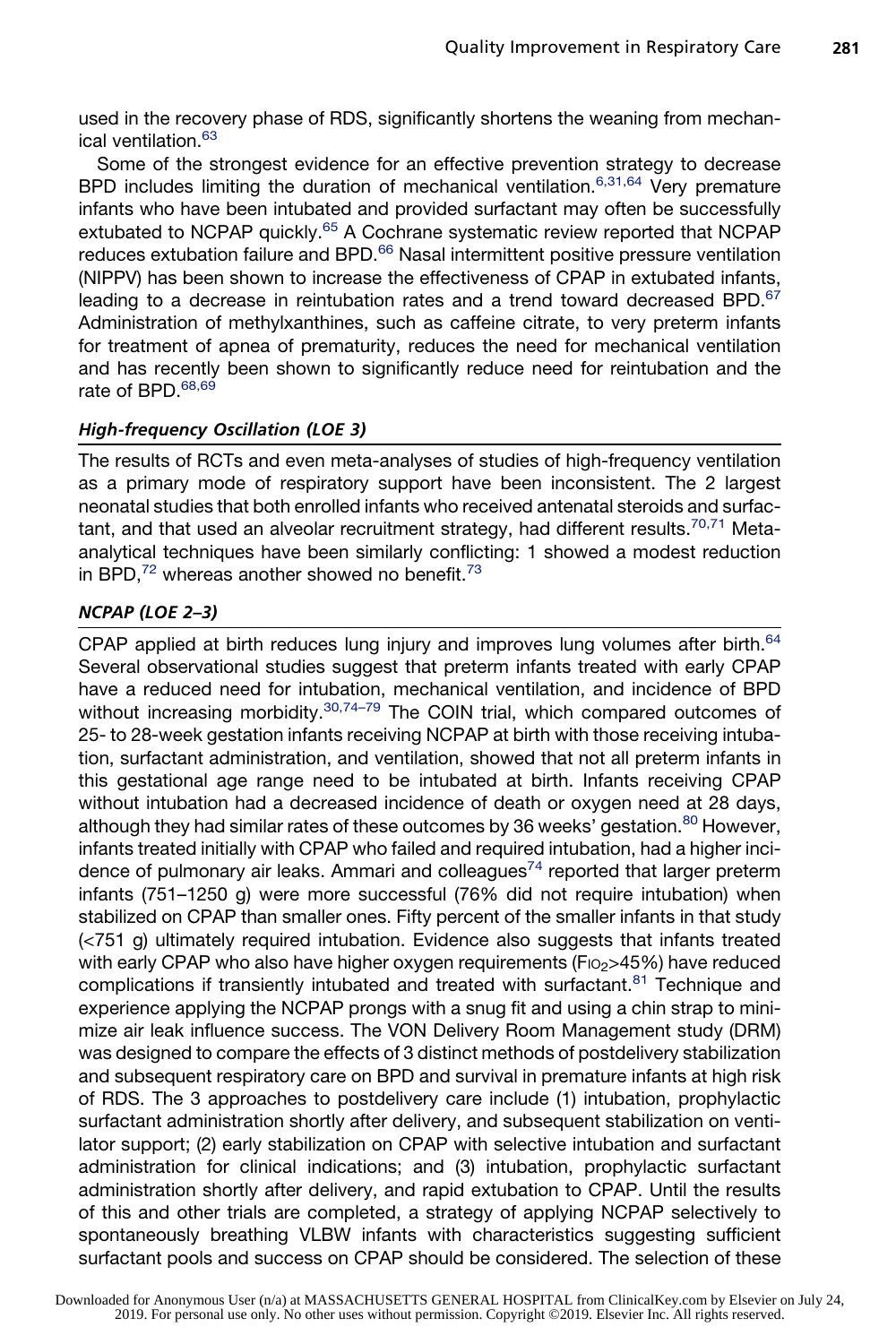patients is crucial, because omitting intubation and surfactant administration may allow the development of atelectasis and a higher risk of pneumothorax if intubation is required. Patient selection for CPAP alone should consider gestational age, weight, completion of antenatal steroids, presence of infection (chorioamnionitis), and signs of asphyxia, all factors that affect the production of endogenous surfactant.

# T-Piece Resuscitator (LOE 3)

In the delivery room, clinicians are prone to contributing to volutrauma secondary to vigorous ventilation of infants transitioning poorly. Uncontrolled excessively large or small tidal volumes are injurious to the developing lung. Measuring and controlling tidal volumes in the delivery room, including the use of a T-piece resuscitator, may be desirable but are unproven in terms of prevention of CLD.<sup>[17,82,83](#page-15-0)</sup>

# Treatment of Symptomatic PDA (LOE 3)

The presence of a symptomatic PDA in VLBW infants has been shown to be predictive of the need for supplemental oxygen and prolonged ventilation. $84$  Treatment of a symptomatic PDA has been shown to prevent the decrease in alveolar septation and microvascular development that characterizes the new BPD but has not been shown to reduce the risk of developing BPD.<sup>[85](#page-19-0)</sup> Surgical closure of a symptomatic PDA increases the risk of BPD and is associated with adverse neurodevelopmental outcomes.[86](#page-19-0) However, this finding may be because of the adverse selection of infants who require surgical, as opposed to pharmacologic or medical, treatment alone.

# Fluid Restriction (LOE 3)

Excessive intravenous fluid administration, colloid administration, and early sodium supplementation increase the risk of CLD. $87,88$  In addition, infants who lose less weight and receive more intravenous fluids immediately after birth have an increased risk for development of CLD.<sup>[89,90](#page-19-0)</sup> However, it is not clear that fluid restriction reduces the inci-dence of BPD.<sup>[91](#page-19-0)</sup> Given these data, careful restriction of water intake so that physiologic needs are met without allowing significant dehydration seems prudent.

# Prevention from Infection (LOE 2–3)

Nosocomial bacteremia increases the risk of developing CLD.<sup>[92,93](#page-19-0)</sup> Nosocomial pneumonia contributes to increased lung injury and BPD secondary to polymorphonuclear leukocyte infiltration and release of protelolytic enzymes.<sup>[94](#page-19-0)</sup> Prevention of sepsis or pneumonia will result in decreased inflammation and decreased time on mechanical ventilation and should be a goal of every center. Programs to reduce ventilator associated pneumonia (VAP) have been advocated and commercial bundles are marketed; however, no data have shown that these programs reduce the incidence of CLD.

# Methylxanthines (LOE 1)

Traditional pharmacologic intervention for apnea of prematurity has included methylxanthine medications, such as caffeine citrate. These medications decrease the frequency of apnea events and decrease the need for reintubation and mechanical ventilation.<sup>[68](#page-18-0)</sup> Recently, it has been shown that these short-term gains also translate into long-term benefits. In a well-conducted study of 2006 infants, Schmidt and colleagues<sup>[69](#page-18-0)</sup> reported the effect of caffeine citrate, administered to infants born weighing between 500 and 1250 g, for any of the following purposes: to prevent apnea, to treat apnea, and to facilitate extubation. This study reported decreased time on ventilatory support, decreased oxygen use, decreased corticosteroid administration, and decreased need for transfusions. Most importantly, a significant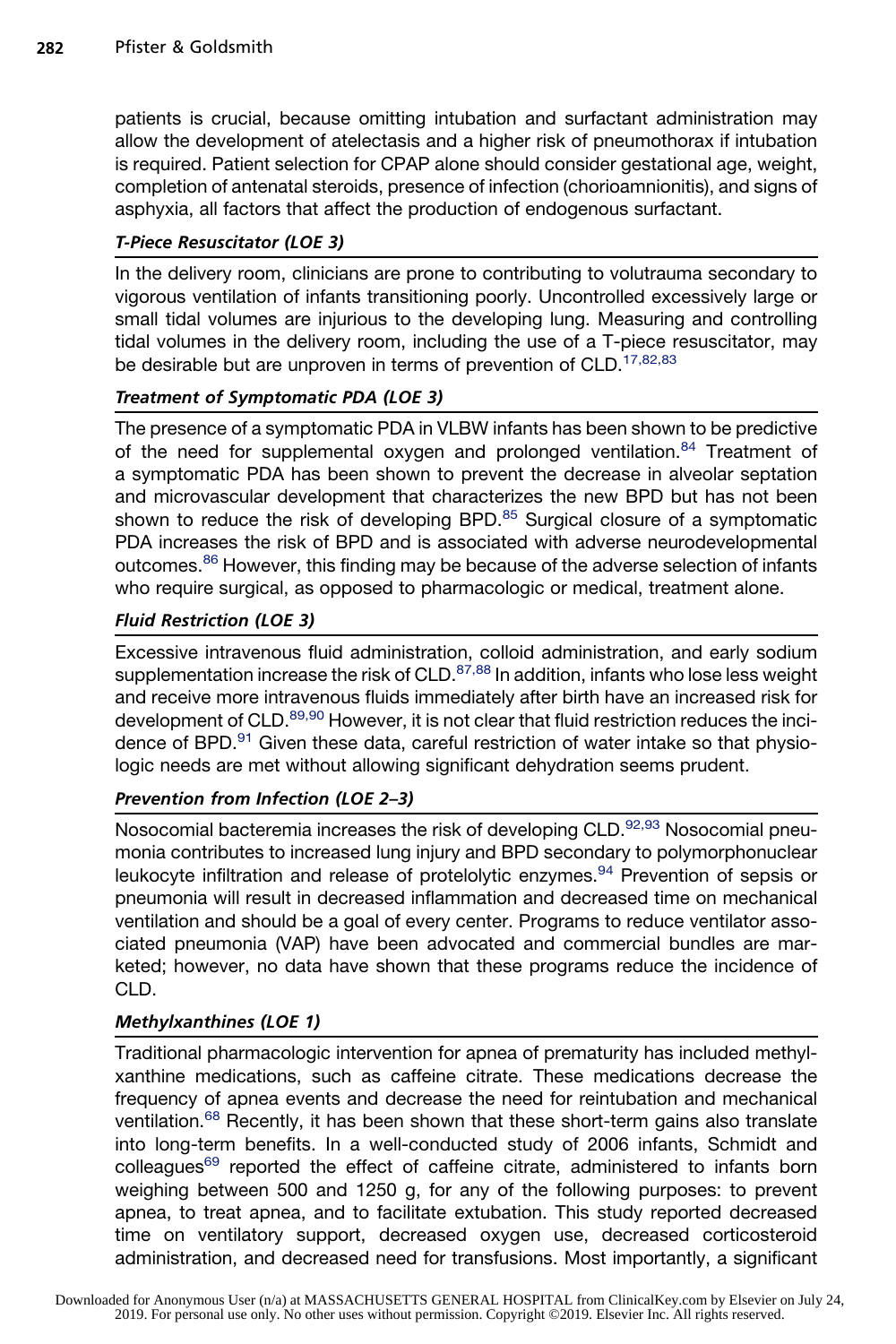reduction in the rate of development of BPD (adjusted odds ratio [OR] 0.64, 95% CI 0.52–0.78) was noted in the treatment group. $69$ 

#### Postnatal Corticosteroids

Few interventions for CLD have received as much attention and controversy as the administration of corticosteroids to premature infants. Studies have reported that inhaled and systemic steroids improve lung mechanics and gas exchange and reduce inflammation. [95,96](#page-19-0) Systemic corticosteroids have been used early  $(\leq 7)$ days) to prevent the development of CLD and late (>7 days) to treat established lung disease. Early and late corticosteroids significantly reduce the incidence of CLD.<sup>97,98</sup> However, there are important concerns regarding adverse events associated with systemic steroids. Although immediate pulmonary benefit is realized,  $increased$  alveolar simplification is reported. $99$  Other adverse events include systemic hypertension, hypertrophic cardiomyopathy, infection, hyperglycemia, gastrointes-tinal bleeding, and perforation.<sup>[97,98,100](#page-19-0)</sup> In addition, long-term follow-up studies of infants who received early steroids report an increased risk of abnormal neurologic examination and cerebral palsy. $97$  However, major neurosensory disability, and the combined rate of death or major neurosensory disability, were not significantly different between steroid and control groups in infants randomized to receive late steroids.<sup>[98](#page-19-0)</sup> The adverse events associated with steroids are generally based on data from studies that used high doses of dexamethasone for long periods of time and questions remain over the potential safety of other steroids and for smaller doses given for shorter periods of time.<sup>[15,101](#page-15-0)</sup> Because of concerns regarding these adverse events, the American Academy of Pediatrics and the Canadian Pediatric Society recommended against the routine use of systemic steroids to treat or prevent  $CLD$ .<sup>[102](#page-19-0)</sup> The clinician must weigh the potential risks of short-term late or rescue use of steroids versus the potential benefits of potentiating extubation in those infants who are still ventilator dependent or on high concentrations of inspired oxygen after several weeks of therapy.

To avoid the adverse effects of systemic steroids, inhaled steroids have been tested and found to have no significant advantage with respect to prevention or treatment of CLD compared with systemic steroids.<sup>[103,104](#page-19-0)</sup> No long-term neurodevelopmental outcome data are available regarding inhaled steroids. One trial reported a decrease in the perceived need for systemic steroids after inhaled steroid administration.[105](#page-20-0)

### Other Potential Better Practices to Reduce BPD

Several other practices have been proposed to reduce the incidence of BPD in an individual hospital. These include practices which are difficult to test and for which there are few data. Some of these practices include Golden Hour care, during which the resuscitation team for a VLBW infant has a scripted protocol for resuscitation and the team is graded in some standard way after the first hour of life; standard protocols for ventilatory management; standard extubation criteria; avoidance of unplanned extubation; standard nutritional protocols; and others. Each of these has some scientific rationale, but none has been shown to individually reduce the incidence or severity of BPD. However, the involvement of the entire NICU team in QI protocols establishes a unit rapport, identifies problem outcomes, and heightens the awareness of members of the care team to new techniques and methods of care. Here the Hawthorne effect may be advantageous even if the individual PBP is not.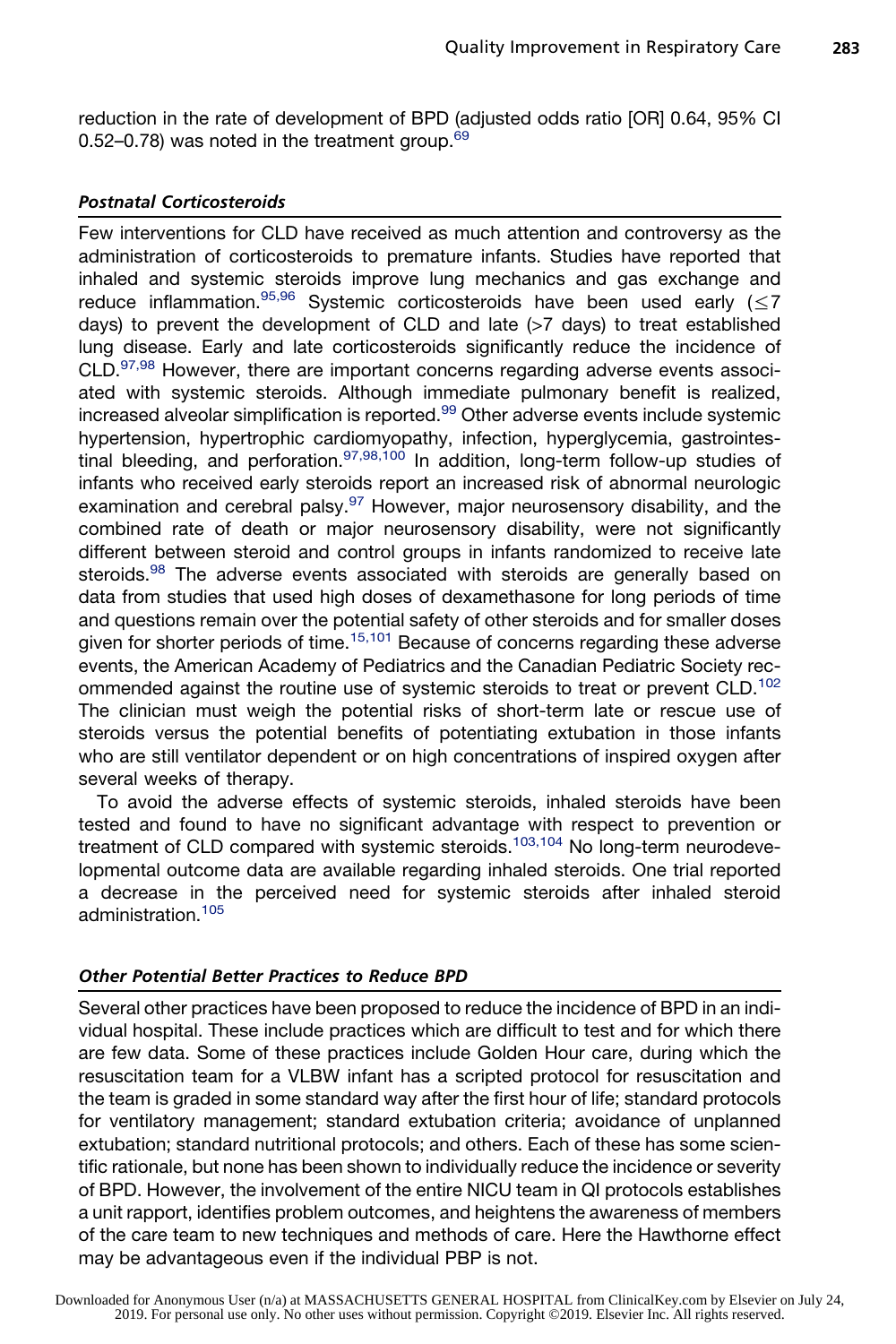#### QI: METHODS FOR IMPLEMENTATION AND SUCCESS

The Institute for Health Care Improvement (IHI) first adopted and described many of the QI methods widely used. These landmark methods, called the Breakthrough Series, showed how collaborative improvement models bring health care professionals together to focus on the gap between evidence-based practices and implementation of these practices, and to accelerate the pace of improvement in their organizations.<sup>[106](#page-20-0)</sup> Key to any QI movement is multidisciplinary grassroots involvement and effective leadership. Successful QI efforts require conscious emphasis on 4 key habits as described by Plsek.<sup>[107](#page-20-0)</sup> The first of these is to view the clinical process at hand as a system that involves many factors and many participants. Understanding that any improvement strategy is a complex process or system that involves multiple disciplines and influences is vital to making meaningful change. The second habit, fostering teamwork from a variety of disciplines to improve collaborative learning, has been shown to hasten implementation and success of QI efforts.<sup>[108](#page-20-0)</sup> Meetings, conference calls, Internet meeting rooms, and list serves are all integral to the success of any QI movement. A fun and social atmosphere can be important in energizing the process. The third habit involves the need for adoption and adherence to evidence-based practice. Understanding the importance and the limits of the literature behind any potential change in practice is compelling. The habit for change should be embraced. Significant resistance to change will uniformly exist in almost all cultures. Centers that embrace change will be more successful in terms of initiating change. Because the QI process is a progressive, repetitive process, Plan-Do-Study-Act (PDSA; see the article by Ellsbury and Ursprung elsewhere in this issue) cycles are frequently used.<sup>109</sup> These cycles are frequently embraced by QI teams and emphasize continuous improvement through change, analysis of this change, and feedback.

QI requires consistent accurate data on performance and outcomes. Data from an individual hospital's NICU are essential in identification of individual practices and outcomes that need improvement. Comparisons of outcomes and processes with those of high-performing centers (benchmarking) and with large databases are important to the improvement process. The comparison databases to which centers may have access include those available from the California Perinatal Quality Care Collaborative (CPQCC), the National Association of Children's Hospitals and Related Institutions (NACHRI), the National Institute for Child Health and Development (NICHD), the Pediatrix Medical Group Data Warehouse, and the VON.

### The VON NIC/Q Experience

The VON has participated and led several successive QI collaborative efforts framed around the IHI method, called NIC/Q. These collaboratives have often focused on improvement of respiratory care practices to reduce CLD. The initial VON NIC/Q collaborative represented the initial use of QI in neonates.<sup>[110](#page-20-0)</sup> Participating hospitals received instruction in QI, reviewed performance data, identified common improvement goals, and implemented PBPs developed through analysis of the processes of care, literature review, and site visits. The term PBP was chosen to indicate that, although the interventions had supporting evidence and internal validity, they needed to be proven effective via implementation and local customization.

The initial NIC/Q experience identified 9 PBPs adopted by 4 participating centers and showed a 12% decrease in CLD, although significant heterogeneity of outcome was noted. The 2000 NIC/Q Collaborative that focused on reduction in CLD was successful in identifying and implementing 9 PBPs but did not document improvement in the rates of CLD.<sup>[106,111,112](#page-20-0)</sup> The 2002 NIC/Q group, also referred to as the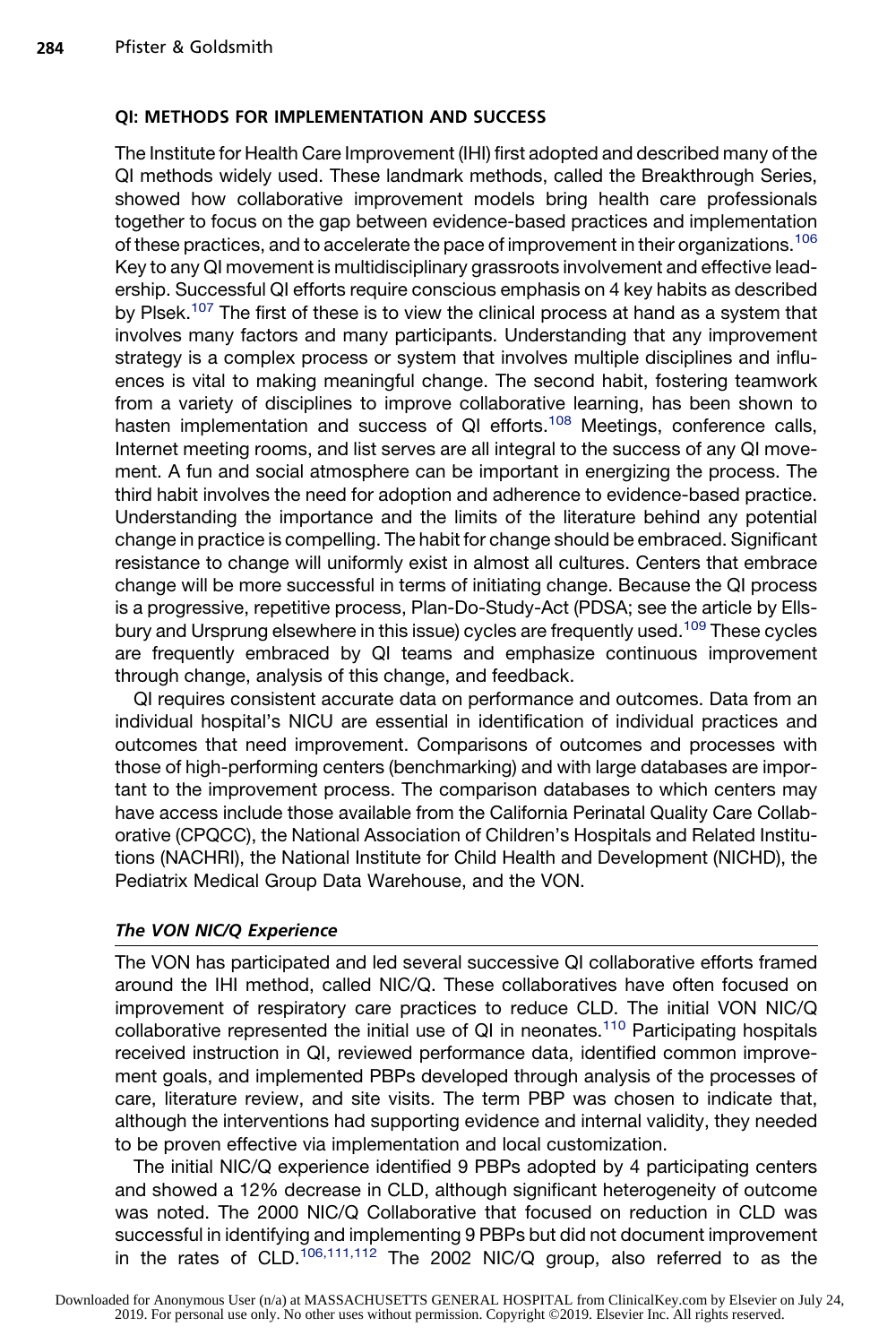Breathsavers Group, identified and implemented 13 PBPs. They noted improvements in process outcomes including time on mechanical ventilation, steroid use, time to initial surfactant administration, and increased use of NCPAP. These changes were responsible for a decrease in the rates of CLD in 14 of 18 participating centers and a 27% overall reduction in the incidence of CLD between 2001 and 2003 in a cohort of approximately 1800 infants per year.<sup>[113,114](#page-20-0)</sup> Among the NIC/Q collaboratives aimed at reducing CLD, individual centers had markedly varying results. Some participating NICUs witnessed paradoxic increases in CLD rates; however, these centers were often among the hospitals with the lowest rates of CLD at the outset, reflecting a regression toward the mean phenomenon. The question of why the NIC/Q 2002 collaborative was successful may potentially be explained by several factors. The PBPs identified were different from those selected by the NIC/Q 2000 group and had critically appraised evidence. In addition, the NIC/Q 2002 group members benefited from previous experience in the VON QI process. Many of the participant hospitals had participated in the initial NIC/Q effort and NIC/Q 2000.

### Other Groups

Other groups have documented and published their attempts to reduce CLD using similar QI methods. One recent study by Birenbaum and colleagues<sup>[115](#page-20-0)</sup> described the experience of one center that compared cohorts before and after changes in clinical management implemented in their hospital by using QI methods. Although this center did not participate in the VON Breathsavers Group, their focused interventions were similar to those adopted by many centers in the VON Group: lower, tighter pulse oximeter limits; a selective intubation and prophylactic surfactant policy; delivery room stabilization using CPAP via T-piece resuscitator; and initial treatment in the NICU with NCPAP. The group was successful in terms of improvement in process outcomes: more use of the T-piece resuscitator in the delivery room, more use of NCPAP delivered in the delivery room, and less time on the ventilator. These changes may have contributed to a reduction in the incidence of CLD in the center from 46.5% in 2002 to 20.5% in 2005, representing an overall relative risk reduction of 55.8%. Limitations of the study are that it is an unblinded retrospective cohort review from a single center. In addition, because it was a before-and-after study, the possibility exists that other unrecognized changes were taking place concurrently with the study.

A second recent attempt to use QI methods to decrease CLD has been documented by Nowadzky and colleagues.<sup>[116](#page-20-0)</sup> This group focused on implementation of a single intervention, use of nasal bubble CPAP to facilitate a reduction in mechanical ventilation and ultimately a reduction in CLD. This group was successful in implementing the planned intervention: more infants received bubble NCPAP during the study period. This clinical change did translate into a reduction in the use of conventional ventilation but did not yield an improvement in the incidence of CLD. However, an increase in the rates of ROP was observed. This study is similarly limited by its designs as an unblended retrospective cohort review from a single center. It should be noted that the study occurred in a center at high altitude (Denver, CO, USA), where the incidence of BPD defined by the need for oxygen at 36 weeks PMA is much higher than at sea level.

There is inherent difficulty in limiting the exposure to bias that comes with retrospective studies. Many different factors may inject bias into a model. In addition, it is often difficult for a center to concurrently provide 2 varying methods of caring for an infant. Because of these limitations, several prospective cluster-RCTs, which use single NICU centers instead of individual patients as the unit of randomization, have been performed. The earliest attempt of cluster trial techniques to test QI methods in reducing CLD was performed by the VON. They conducted a cluster-RCT that tested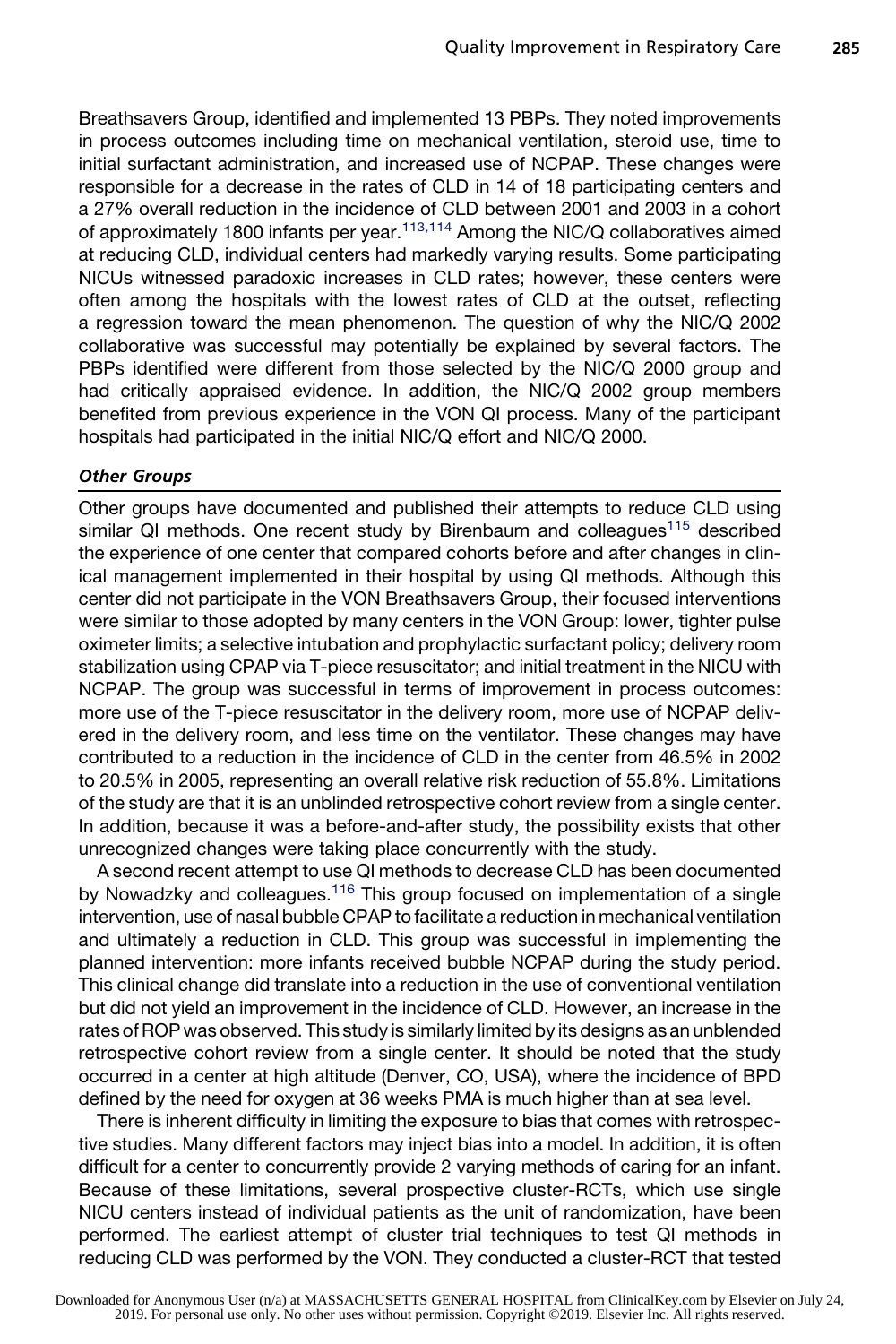whether centers that were exposed to a multifaceted collaborative QI intervention could be successful in earlier surfactant administration and thereby reduce CLD.<sup>[117](#page-20-0)</sup> One-hundred and fourteen member hospitals (which treated 6039 infants of 23–29 weeks' gestation) within the VON participated in the trial. The intervention consisted of audit and feedback regarding surfactant administration practices, evidence-based workshops with didactic sessions and QI exercises, and collaboration with participating centers via conference calls and an e-mail discussion list. Compared with infants from control hospitals, infants in the intervention hospitals received their first dose of surfactant sooner after birth (median time of 21 minutes vs 78 minutes,  $P$ <.0010).<sup>[117](#page-20-0)</sup> The intervention did not create a statistically significant change in the rate of CLD or mortality, but was successful at changing the behavior of neonatologists toward more evidence-based practice.

The National Institute of Child Health and Human Development Neonatal Research Network published the findings of a cluster-randomized trial of benchmarking and QI techniques for high-risk infants in  $2007$ .<sup>[118](#page-20-0)</sup> This study contained 17 centers within the network and enrolled 4093 infants with birth weight less than 1250 g. Three of the 17 centers were identified as best performers based on their high rates of survival without CLD. These centers were used as benchmarks; their respiratory practices were examined and emulated at 7 centers (the intervention group) using QI methods. Seven other centers did not initiate a respiratory QI program (control centers). Intervention centers were successful in implementing PBPs that were similar to the benchmark centers, including reduced oxygen saturation targets and reduced exposure to mechanical ventilation. Changes in rates of survival free of CLD between the 7 intervention centers and 7 control centers were not observed in the 3-year study period.

A third cluster trial to reduce CLD was published in 2009 that tested QI methods emphasizing the role of evidence in QI.<sup>[119](#page-20-0)</sup> Twelve NICUs in the Canadian Neonatal Network participated in the study; 6 aimed at reduction of nosocomial infection and 6 focused on reduction of CLD. Infants in the group attempting to limit infection were used as the control comparison for the CLD group and vice versa All infants born at less than 32 weeks' gestation were included. The participant hospitals in the study used a method (the Evidence-based Practice for Improving Quality) that focused on critical appraisal of evidence and examination of individual hospital data to identify hospital-specific practice changes and strategies. The study ran for 3 years and enrolled 3070 infants in the arm dedicated to reduction of CLD. No decrease in the rate of CLD was observed in the nosocomial infection (control) group but in the pulmonary group, a 15% decrease from baseline was observed in the study period. The investigators concluded that their QI method is effective in reducing the incidence of CLD in NICUs. The study was halted before the goal sample size and 1 large NICU withdrew from the study while it was ongoing. In addition, the potential for the Hawthorne effect (the effect that being observed has on the behaviors of individuals and the potential for bias) in this study limits its generalizability. Nevertheless, this report represents the first study to incorporate QI methods using a cluster trial technique, with the hospital as the unit of reference, to successfully reduce the incidence of CLD.

#### WHY HAVE QI INITIATIVES NOT BEEN UNIFORMLY SUCCESSFUL IN REDUCING CLD RATES?

Controversy exists on whether QI techniques can be successful on disease processes with heterogeneous causes and influences such as CLD. QI methods have given mixed results when studied systematically. Estimates of the effectiveness of specific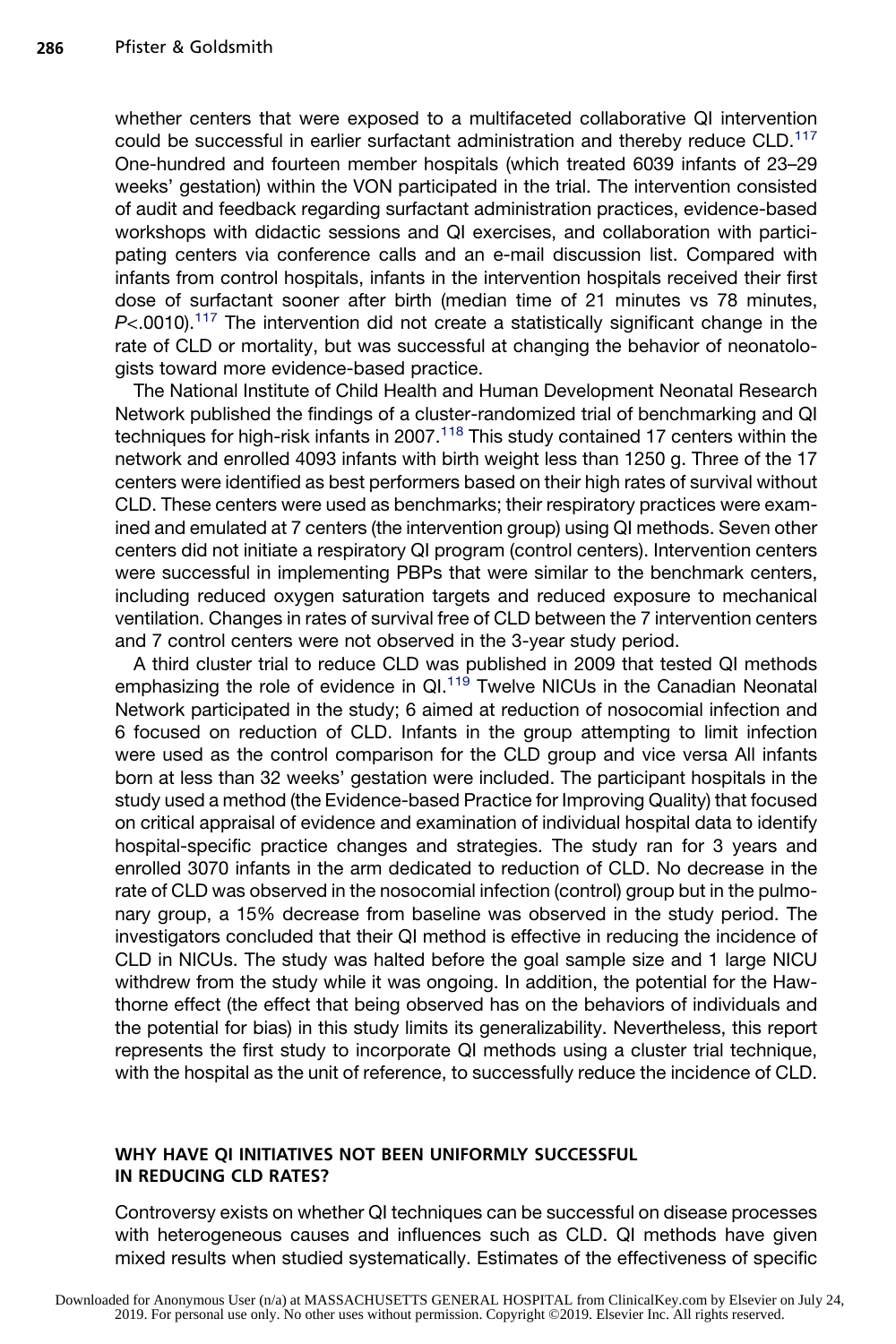<span id="page-14-0"></span>QI strategies may be limited by difficulty in classifying complex interventions, insufficient numbers of studies, publication bias, and selection bias.<sup>120</sup>

There are multiple contributing factors to the development of CLD. Nonetheless, the wide disparity of center-based BPD incidence (varying in the VON databank by a factor of 10) of a fairly homogenous population of premature infants (birth weight 400–1500 g) seems to highlight the varying implementation of evidence-based practices in individual hospitals. Clinicians may be hampered by the choice of multiple possible interventions and treatment strategies to reduce the incidence of BPD. Controversy exists on whether QI methods that implement multiple interventions will be effective in limiting pathology with multiple causes. Methods for continuous QI have been used to improve and change processes more easily and consistently than outcomes. Complex outcomes, such as CLD, often require changes in multiple practices over an extended hospitalization that involves multiple disciplines and caretakers. It may be that PBPs taken from the benchmarking centers with admired outcomes may not be beneficial to each center with less-than-desired outcomes. This concept may be especially possible in the cases for which only weak supporting evidence exists to support these practices. Of the multitude of interventions, processes, and strategies implemented by any given center, it is unknown which (or what combinations) contribute to improved outcomes. Critical appraisal of evidence is thereby of utmost importance. In addition, the importance of local customization of individual practices cannot be overemphasized. Interventions or strategies useful in one setting may not make clinically significant improvements in a separate setting. Lastly, centers aiming toward QI are susceptible to the Hawthorne effect: the NICUs that chose to participate in QI projects are self-selected, highly interested and motivated, and willing participants. Improvement in performance, especially in terms of intermediate and process measures, is noted when performance receives additional scrutiny. As noted earlier, these intermediate performance measures will not always translate to improved outcomes. Accordingly, caution in generalization of QI findings is encouraged. Finally, QI methods toward improvement in CLD or any other outcome should not be considered as a substitute for formal RCTs but as a tool for implementing evidence and studying the effects of change in complex adaptive systems.<sup>[121](#page-20-0)</sup>

## **REFERENCES**

- 1. Northway WH Jr, Rosan RC, Porter DY. Pulmonary disease following respirator therapy of hyaline-membrane disease. Bronchopulmonary dysplasia. N Engl J Med 1967;276(7):357–68.
- 2. Walsh MC, Wilson-Costello D, Zadell A, et al. Safety, reliability, and validity of a physiologic definition of bronchopulmonary dysplasia. J Perinatol 2003; 23(6):451–6.
- 3. Charafeddine L, D'Angio CT, Phelps DL. Atypical chronic lung disease patterns in neonates. Pediatrics 1999;103(4 Pt 1):759–65.
- 4. Jobe AH, Bancalari E. NICHD/NHLBI/ORD workshop summary: bronchopulmonary dysplasia. Am J Respir Crit Care Med 2001;163:1723–9.
- 5. Bancalari E. Changes in the pathogenesis and prevention of chronic lung disease of prematurity. Am J Perinatol 2001;18(1):1–9.
- 6. Jobe AH, Ikegami M. Mechanisms initiating lung injury in the preterm. Early Hum Dev 1998;53(1):81–94.
- 7. Hack M, Wilson-Costello D, Friedman H, et al. Neurodevelopment and predictors of outcomes of children with birth weights of less than 1000 g: 1992– 1995. Arch Pediatr Adolesc Med 2000;154(7):725–31.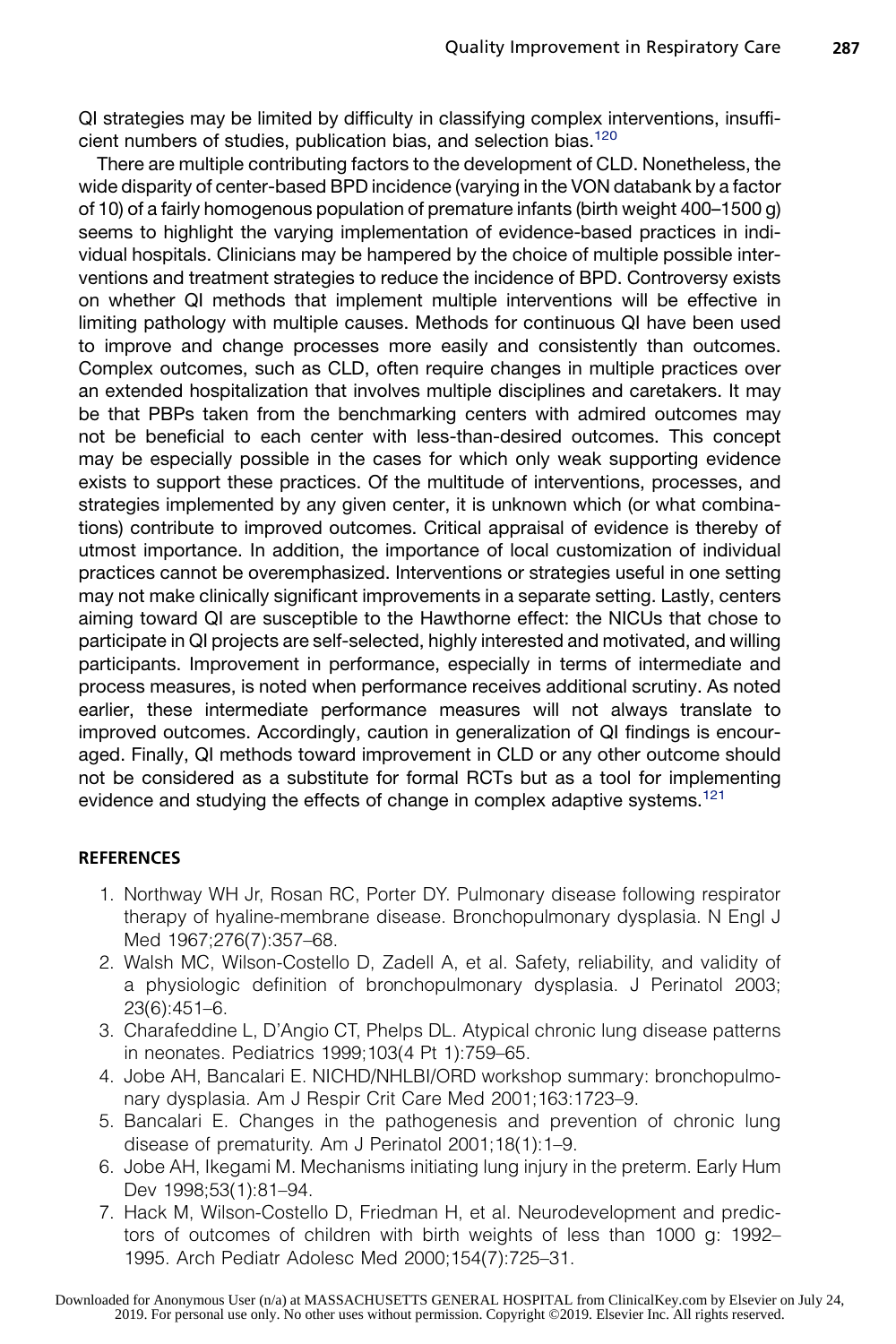- <span id="page-15-0"></span>8. Hoekstra RE, Ferrara TB, Couser RJ, et al. Survival and long-term neurodevelopmental outcome of extremely premature infants born at 23–26 weeks' gestational age at a tertiary center. Pediatrics 2004;113(1 Pt 1):e1–6.
- 9. Tyson JE, Parikh NA, Langer J, et al. Intensive care for extreme prematurity– moving beyond gestational age. N Engl J Med 2008;358(16):1672–81.
- 10. Bryan MH, Hardie MJ, Reilly BJ, et al. Pulmonary function studies during the first year of life in infants recovering from the respiratory distress syndrome. Pediatrics 1973;52(2):169–78.
- 11. Wolfson MR, Bhutani VK, Shaffer TH, et al. Mechanics and energetics of breathing helium in infants with bronchopulmonary dysplasia. J Pediatr 1984; 104(5):752–7.
- 12. Tepper RS, Morgan WJ, Cota K, et al. Expiratory flow limitation in infants with bronchopulmonary dysplasia. J Pediatr 1986;109(6):1040–6.
- 13. Mourani PM, Ivy DD, Gao D, et al. Pulmonary vascular effects of inhaled nitric oxide and oxygen tension in bronchopulmonary dysplasia. Am J Respir Crit Care Med 2004;170(9):1006–13.
- 14. Goodman G, Perkin RM, Anas NG, et al. Pulmonary hypertension in infants with bronchopulmonary dysplasia. J Pediatr 1988;112(1):67–72.
- 15. Kinsella JP, Greenough A, Abman SH. Bronchopulmonary dysplasia. Lancet 2006;367(9520):1421–31.
- 16. Kraybill EN, Runyan DK, Bose CL, et al. Risk factors for chronic lung disease in infants with birth weights of 751 to 1000 grams. J Pediatr 1989;115(1):115–20.
- 17. Bjorklund LJ, Ingimarsson J, Curstedt T, et al. Manual ventilation with a few large breaths at birth compromises the therapeutic effect of subsequent surfactant replacement in immature lambs. Pediatr Res 1997;42(3):348–55.
- 18. Munshi UK, Niu JO, Siddiq MM, et al. Elevation of interleukin-8 and interleukin-6 precedes the influx of neutrophils in tracheal aspirates from preterm infants who develop bronchopulmonary dysplasia. Pediatr Pulmonol 1997;24(5):331–6.
- 19. Pierce MR, Bancalari E. The role of inflammation in the pathogenesis of bronchopulmonary dysplasia. Pediatr Pulmonol 1995;19(6):371–8.
- 20. Groneck P, Speer CP. Inflammatory mediators and bronchopulmonary dysplasia. Arch Dis Child Fetal Neonatal Ed 1995;73(1):F1–3.
- 21. Ozdemir A, Brown MA, Morgan WJ. Markers and mediators of inflammation in neonatal lung disease. Pediatr Pulmonol 1997;23(4):292–306.
- 22. Nickerson BG, Taussig LM. Family history of asthma in infants with bronchopulmonary dysplasia. Pediatrics 1980;65(6):1140–4.
- 23. Clark DA, Pincus LG, Oliphant M, et al. HLA-A2 and chronic lung disease in neonates. JAMA 1982;248(15):1868–9.
- 24. Wright LL, Verter J, Younes N, et al. Antenatal corticosteroid administration and neonatal outcome in very low birth weight infants: the NICHD Neonatal Research Network. Am J Obstet Gynecol 1995;173(1):269–74.
- 25. Roberts D, Dalziel S. Antenatal corticosteroids for accelerating fetal lung maturation for women at risk of preterm birth. Cochrane Database Syst Rev 2006;(3): CD004454.
- 26. Horbar JD. Antenatal corticosteroid treatment and neonatal outcomes for infants 501 to 1500 gm in the Vermont-Oxford Trials Network. Am J Obstet Gynecol 1995;173(1):275–81.
- 27. Young TE, Kruyer LS, Marshall DD, et al. Population-based study of chronic lung disease in very low birth weight infants in North Carolina in 1994 with comparisons with 1984. The North Carolina Neonatologists Association. Pediatrics 1999; 104(2):e17.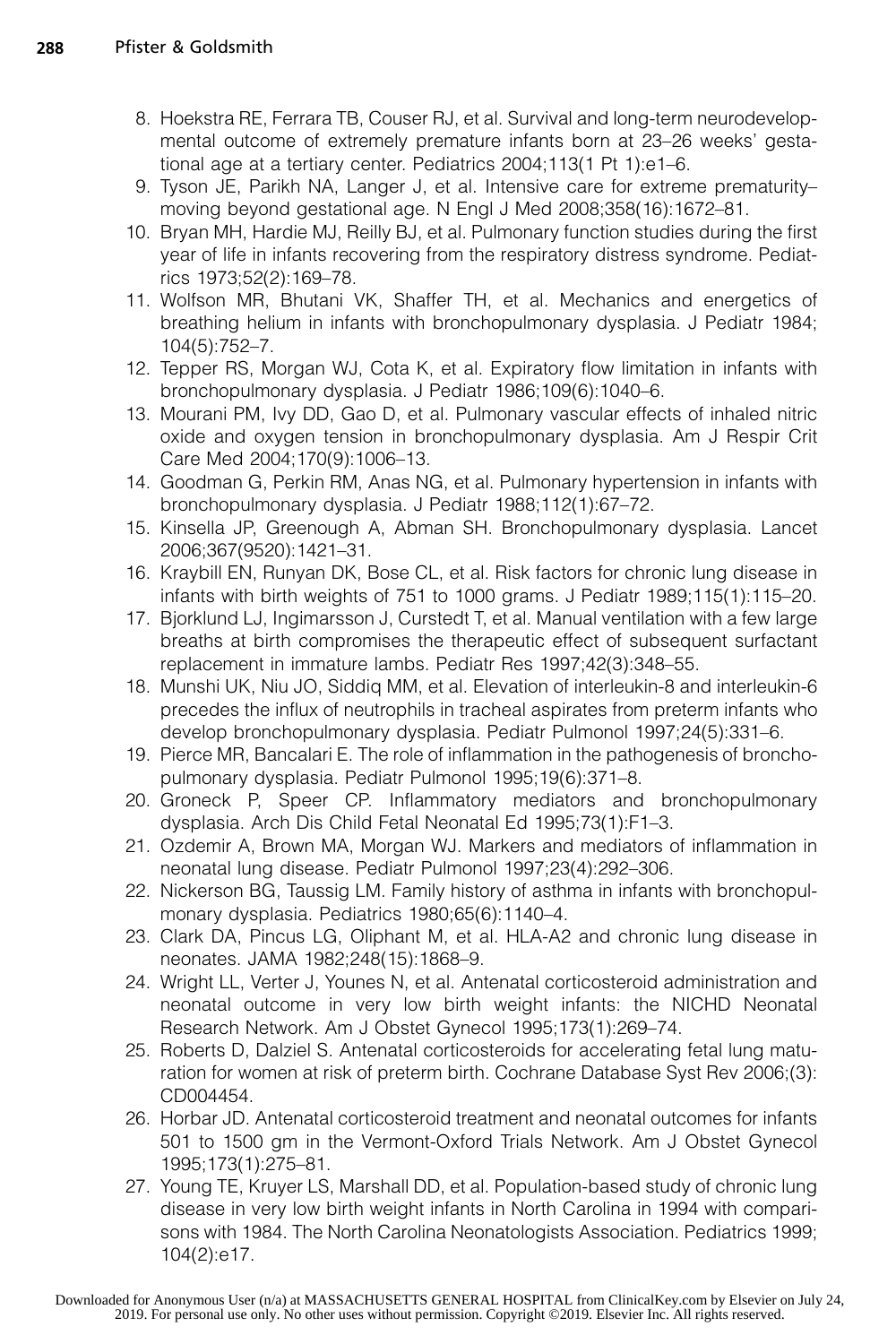- <span id="page-16-0"></span>28. Marshall DD, Kotelchuck M, Young TE, et al. Risk factors for chronic lung disease in the surfactant era: a North Carolina population-based study of very low birth weight infants. North Carolina Neonatologists Association. Pediatrics 1999;104(6):1345–50.
- 29. Rojas MA, Gonzalez A, Bancalari E, et al. Changing trends in the epidemiology and pathogenesis of neonatal chronic lung disease. J Pediatr 1995;126(4): 605–10.
- 30. Avery ME, Tooley WH, Keller JB, et al. Is chronic lung disease in low birth weight infants preventable? A survey of eight centers. Pediatrics 1987;79(1):26–30.
- 31. Van Marter LJ, Allred EN, Pagano M, et al. Do clinical markers of barotrauma and oxygen toxicity explain interhospital variation in rates of chronic lung disease? The Neonatology Committee for the Developmental Network. Pediatrics 2000;105(6):1194–201.
- 32. Lenfant C. Shattuck lecture. Clinical research to clinical practice–lost in translation? N Engl J Med 2003;349(9):868–74.
- 33. Gray JAM. Evidence-based healthcare. Edinburgh. 2nd edition. New York: Churchill Livingston; 2001. p. xxix, 444.
- 34. Center\_for\_Evidence\_Based\_Medicine. Available at: [http://www.cebm.net/index.](http://www.cebm.net/index.aspx?o=1025) [aspx?o](http://www.cebm.net/index.aspx?o=1025)=1025. Accessed January 8, 2010.
- 35. American Heart Association. ILCOR, c2010 evidence evaluation worksheet guidelines. Available at: [www.americanheart.org/ILCOR](http://www.americanheart.org/ILCOR). Accessed January 8, 2010.
- 36. Shenai JP, Chytil F, Jhaveri A, et al. Plasma vitamin A and retinol-binding protein in premature and term neonates. J Pediatr 1981;99(2):302–5.
- 37. Darlow BA, Graham PJ. Vitamin A supplementation to prevent mortality and short and long-term morbidity in very low birthweight infants. Cochrane Database Syst Rev 2007;(4):CD000501.
- 38. Tyson JE, Wright LL, Oh W, et al. Vitamin A supplementation for extremely-lowbirth-weight infants. National Institute of Child Health and Human Development Neonatal Research Network. N Engl J Med 1999;340(25):1962–8.
- 39. Ambalavanan N, Wu TJ, Tyson JE, et al. A comparison of three vitamin A dosing regimens in extremely-low-birth-weight infants. J Pediatr 2003;142(6):656–61.
- 40. Soll RF, Morley CJ. Prophylactic versus selective use of surfactant in preventing morbidity and mortality in preterm infants. Cochrane Database Syst Rev 2001;(2):CD000510.
- 41. Yost CC, Soll RF. Early versus delayed selective surfactant treatment for neonatal respiratory distress syndrome. Cochrane Database Syst Rev 2000;(2):CD001456.
- 42. Jobe AH. Antenatal factors and the development of bronchopulmonary dysplasia. Semin Neonatol 2003;8(1):9–17.
- 43. Feldman DM, Carbone J, Belden L, et al. Betamethasone vs dexamethasone for the prevention of morbidity in very-low-birthweight neonates. Am J Obstet Gynecol 2007;197(3):284, e1–4.
- 44. Lee BH, Stoll BJ, McDonald SA, et al. Adverse neonatal outcomes associated with antenatal dexamethasone versus antenatal betamethasone. Pediatrics 2006;117(5):1503–10.
- 45. Askie LM, Henderson-Smart DJ, Irwig L, et al. Oxygen-saturation targets and outcomes in extremely preterm infants. N Engl J Med 2003;349(10):959–67.
- 46. Supplemental Therapeutic Oxygen for Prethreshold Retinopathy Of Prematurity (STOP-ROP), a randomized, controlled trial. I: primary outcomes. Pediatrics 2000;105(2):295–310.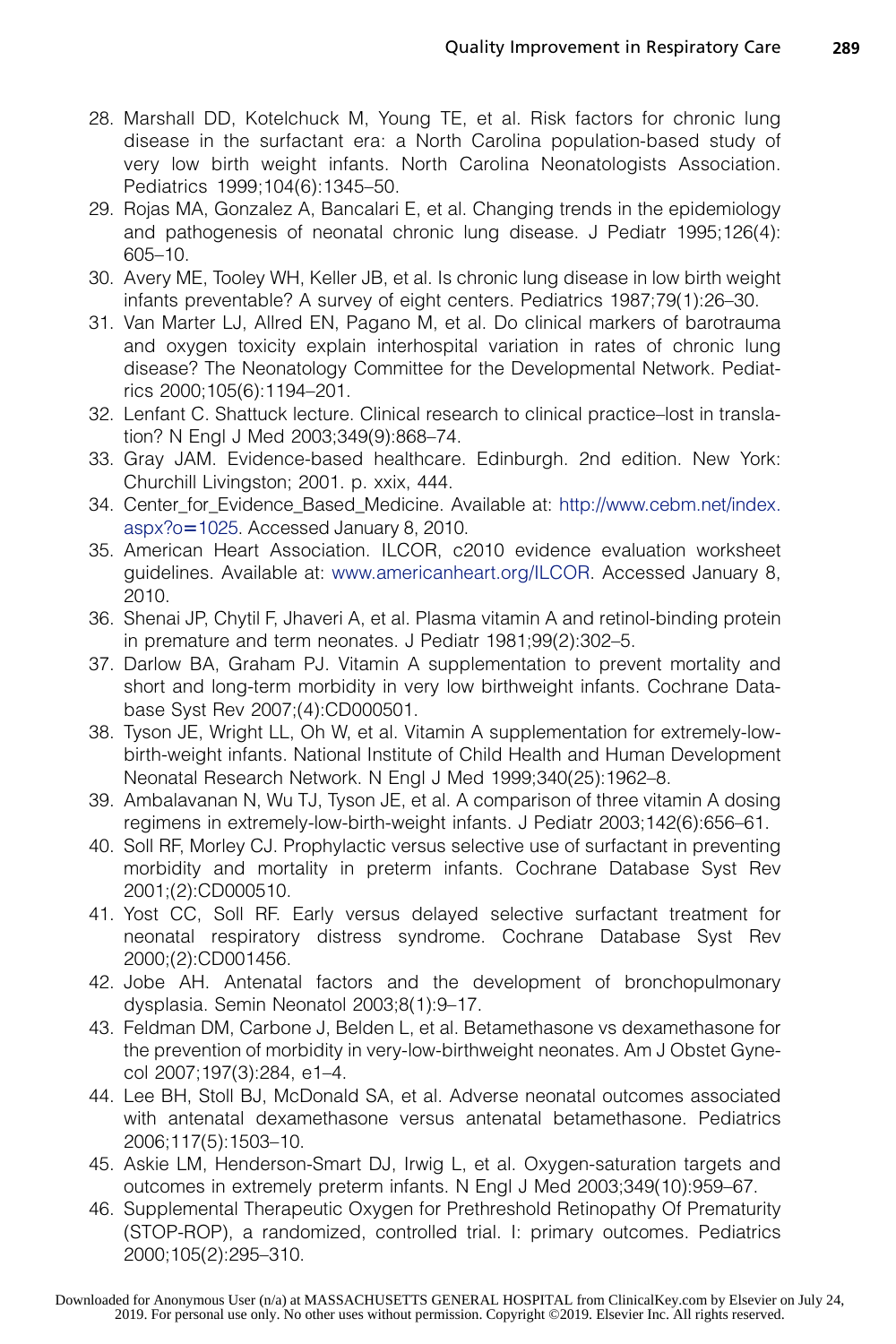- <span id="page-17-0"></span>47. Ambalavanan N, Carlo WA. Ventilatory strategies in the prevention and management of bronchopulmonary dysplasia. Semin Perinatol 2006;30(4): 192–9.
- 48. Hagadorn JI, Furey AM, Nghiem TH, et al. Achieved versus intended pulse oximeter saturation in infants born less than 28 weeks' gestation: the AVIOx study. Pediatrics 2006;118(4):1574–82.
- 49. Goldsmith JP, Greenspan J. NICU oxygen management: a team effort. Pediatrics 2007;119(6):1195–6.
- 50. Palta M, Gabbert D, Weinstein MR, et al. Multivariate assessment of traditional risk factors for chronic lung disease in very low birth weight neonates. The Newborn Lung Project. J Pediatr 1991;119(2):285–92.
- 51. Clark RH, Gerstmann DR, Jobe AH, et al. Lung injury in neonates: causes, strategies for prevention, and long-term consequences. J Pediatr 2001;139(4): 478–86.
- 52. Garland JS, Buck RK, Allred EN, et al. Hypocarbia before surfactant therapy appears to increase bronchopulmonary dysplasia risk in infants with respiratory distress syndrome. Arch Pediatr Adolesc Med 1995;149(6):617–22.
- 53. Dreyfuss D, Saumon G. Barotrauma is volutrauma, but which volume is the one responsible? Intensive Care Med 1992;18(3):139–41.
- 54. Taskar V, John J, Evander E, et al. Surfactant dysfunction makes lungs vulnerable to repetitive collapse and reexpansion. Am J Respir Crit Care Med 1997; 155(1):313–20.
- 55. Attar MA, Donn SM. Mechanisms of ventilator-induced lung injury in premature infants. Semin Neonatol 2002;7(5):353–60.
- 56. Ehlert CA, Truog WE, Thibeault DW, et al. Hyperoxia and tidal volume: Independent and combined effects on neonatal pulmonary inflammation. Biol Neonate 2006;90(2):89–97.
- 57. Greisen G, Vannucci RC. Is periventricular leucomalacia a result of hypoxic-ischaemic injury? Hypocapnia and the preterm brain. Biol Neonate 2001;79(3–4): 194–200.
- 58. Fabres J, Carlo WA, Phillips V, et al. Both extremes of arterial carbon dioxide pressure and the magnitude of fluctuations in arterial carbon dioxide pressure are associated with severe intraventricular hemorrhage in preterm infants. Pediatrics 2007;119(2):299–305.
- 59. Mariani G, Cifuentes J, Carlo WA. Randomized trial of permissive hypercapnia in preterm infants. Pediatrics 1999;104(5 Pt 1):1082–8.
- 60. Carlo WA, Stark AR, Wright LL, et al. Minimal ventilation to prevent bronchopulmonary dysplasia in extremely-low-birth-weight infants. J Pediatr 2002;141(3): 370–4.
- 61. Keszler M. Volume-targeted ventilation. J Perinatol 2005;25(Suppl 2):S19–22.
- 62. McCallion N, Davis PG, Morley CJ. Volume-targeted versus pressure-limited ventilation in the neonate. Cochrane Database Syst Rev 2005;(3):CD003666.
- 63. Greenough A, Milner AD, Dimitriou G. Synchronized mechanical ventilation for respiratory support in newborn infants. Cochrane Database Syst Rev 2001;(1):CD000456.
- 64. Jobe AH, Kramer BW, Moss TJ, et al. Decreased indicators of lung injury with continuous positive expiratory pressure in preterm lambs. Pediatr Res 2002; 52(3):387–92.
- 65. Verder H, Albertsen P, Ebbesen F, et al. Nasal continuous positive airway pressure and early surfactant therapy for respiratory distress syndrome in newborns of less than 30 weeks' gestation. Pediatrics 1999;103(2):E24.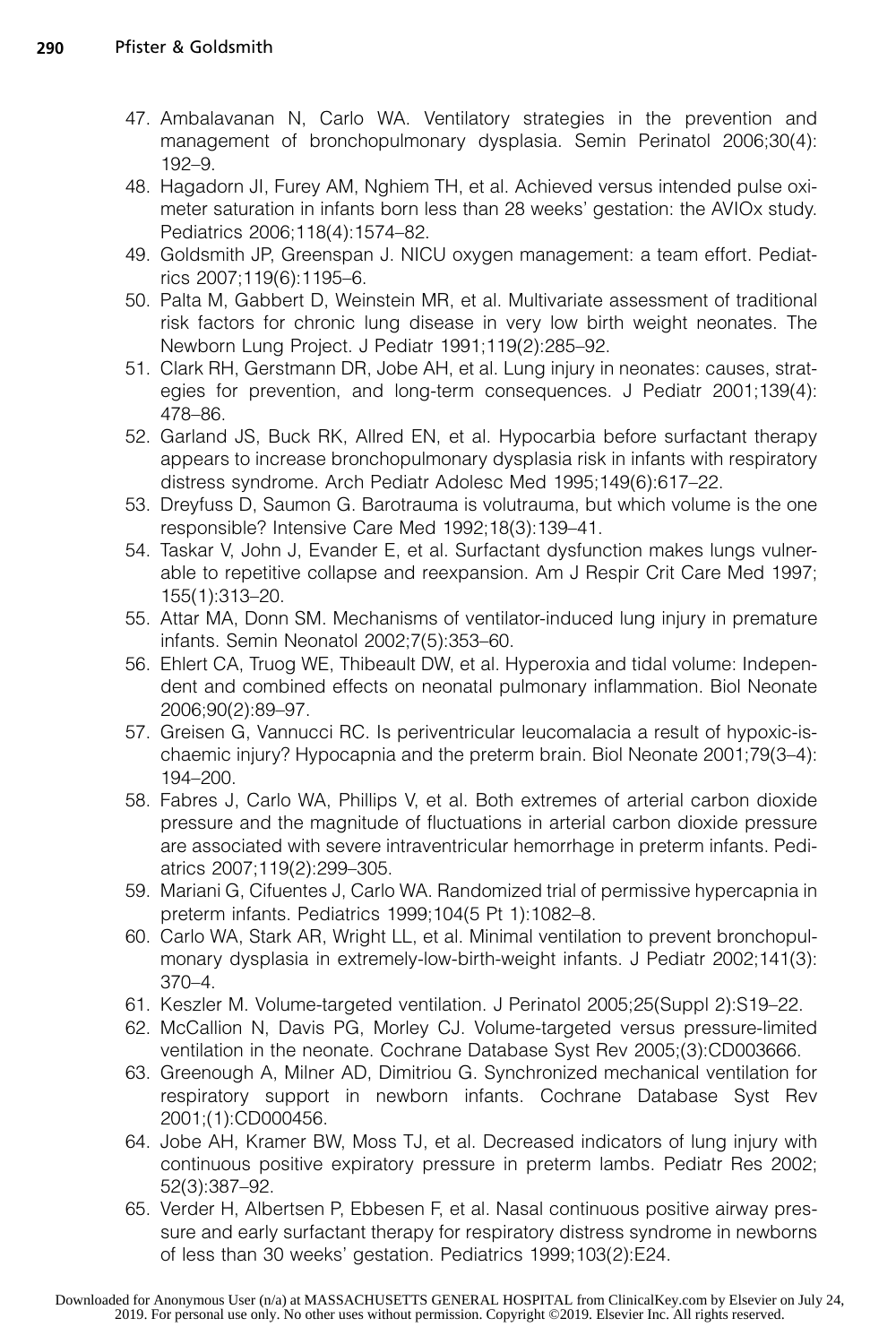- <span id="page-18-0"></span>66. Davis PG, Henderson-Smart DJ. Nasal continuous positive airways pressure immediately after extubation for preventing morbidity in preterm infants. Cochrane Database Syst Rev 2003;(2):CD000143.
- 67. Davis PG, Lemyre B, de Paoli AG. Nasal intermittent positive pressure ventilation (NIPPV) versus nasal continuous positive airway pressure (NCPAP) for preterm neonates after extubation. Cochrane Database Syst Rev 2001;(3):CD003212.
- 68. Henderson-Smart DJ, Steer P. Methylxanthine treatment for apnea in preterm infants. Cochrane Database Syst Rev 2001;(3):CD000140.
- 69. Schmidt B, Roberts RS, Davis P, et al. Caffeine therapy for apnea of prematurity. N Engl J Med 2006;354(20):2112–21.
- 70. Courtney SE, Durand DJ, Asselin JM, et al. High-frequency oscillatory ventilation versus conventional mechanical ventilation for very-low-birth-weight infants. N Engl J Med 2002;347(9):643–52.
- 71. Johnson AH, Peacock JL, Greenough A, et al. High-frequency oscillatory ventilation for the prevention of chronic lung disease of prematurity. N Engl J Med 2002;347(9):633–42.
- 72. Henderson-Smart DJ, Cools F, Bhuta T, et al. Elective high frequency oscillatory ventilation versus conventional ventilation for acute pulmonary dysfunction in preterm infants. Cochrane Database Syst Rev 2007;(3):CD000104.
- 73. Thome UH, Carlo WA, Pohlandt F. Ventilation strategies and outcome in randomised trials of high frequency ventilation. Arch Dis Child Fetal Neonatal Ed 2005; 90(6):F466–73.
- 74. Ammari A, Suri M, Milisavljevic V, et al. Variables associated with the early failure of nasal CPAP in very low birth weight infants. J Pediatr 2005;147(3):341–7.
- 75. De Klerk AM, De Klerk RK. Nasal continuous positive airway pressure and outcomes of preterm infants. J Paediatr Child Health 2001;37(2):161–7.
- 76. Gittermann MK, Fusch C, Gittermann AR, et al. Early nasal continuous positive airway pressure treatment reduces the need for intubation in very low birth weight infants. Eur J Pediatr 1997;156(5):384–8.
- 77. Jonsson B, Katz-Salamon M, Faxelius G, et al. Neonatal care of very-low-birthweight infants in special-care units and neonatal intensive-care units in Stockholm. Early nasal continuous positive airway pressure versus mechanical ventilation: gains and losses. Acta Paediatr Suppl 1997;419:4–10.
- 78. Kamper J, Wulff K, Larsen C, et al. Early treatment with nasal continuous positive airway pressure in very low-birth-weight infants. Acta Paediatr 1993;82(2): 193–7.
- 79. Thomson MA. Continuous positive airway pressure and surfactant; combined data from animal experiments and clinical trials. Biol Neonate 2002;81(Suppl 1):16–9.
- 80. Morley CJ, Davis PG, Doyle LW, et al. Nasal CPAP or intubation at birth for very preterm infants. N Engl J Med 2008;358(7):700–8.
- 81. Stevens TP, Harrington EW, Blennow M, et al. Early surfactant administration with brief ventilation vs. selective surfactant and continued mechanical ventilation for preterm infants with or at risk for respiratory distress syndrome. Cochrane Database Syst Rev 2007;(4):CD003063.
- 82. Ingimarsson J, Björklund LJ, Curstedt T, et al. Incomplete protection by prophylactic surfactant against the adverse effects of large lung inflations at birth in immature lambs. Intensive Care Med 2004;30(7):1446–53.
- 83. Bennett S, Finer NN, Rich W, et al. A comparison of three neonatal resuscitation devices. Resuscitation 2005;67(1):113–8.
- 84. Cotton RB, Stahlman MT, Kovar I, et al. Medical management of small preterm infants with symptomatic patent ductus arteriosus. J Pediatr 1978;92(3):467–73.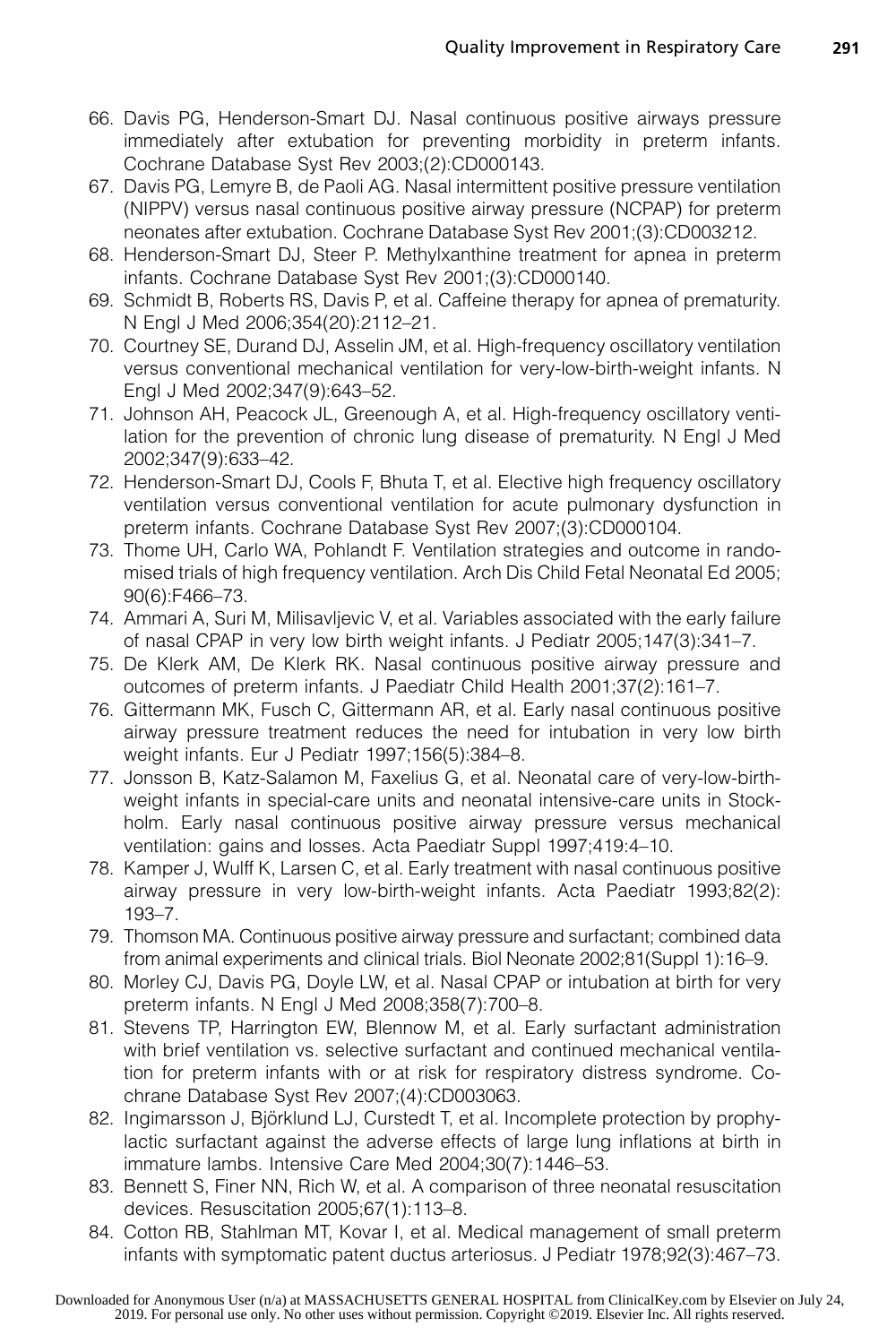- <span id="page-19-0"></span>85. Clyman RI. Mechanisms regulating the ductus arteriosus. Biol Neonate 2006; 89(4):330–5.
- 86. Chorne N, Leonard C, Piecuch R, et al. Patent ductus arteriosus and its treatment as risk factors for neonatal and neurodevelopmental morbidity. Pediatrics 2007;119(6):1165–74.
- 87. Kavvadia V, Greenough A, Dimitriou G, et al. Randomised trial of fluid restriction in ventilated very low birthweight infants. Arch Dis Child Fetal Neonatal Ed 2000; 83(2):F91–6.
- 88. Hartnoll G, Betremieux P, Modi N. Randomised controlled trial of postnatal sodium supplementation on oxygen dependency and body weight in 25–30 week gestational age infants. Arch Dis Child Fetal Neonatal Ed 2000;82(1):F19–23.
- 89. Bell EF, Acarregui MJ. Restricted versus liberal water intake for preventing morbidity and mortality in preterm infants. Cochrane Database Syst Rev 2008;(1):CD000503.
- 90. Oh W, Poindexter BB, Perritt R, et al. Association between fluid intake and weight loss during the first ten days of life and risk of bronchopulmonary dysplasia in extremely low birth weight infants. J Pediatr 2005;147(6):786–90.
- 91. Kavvadia V, Greenough A, Dimitriou G, et al. Randomized trial of two levels of fluid input in the perinatal period–effect on fluid balance, electrolyte and metabolic disturbances in ventilated VLBW infants. Acta Paediatr 2000;89(2):237–41.
- 92. Stoll BJ, Hansen N, Fanaroff AA, et al. Late-onset sepsis in very low birth weight neonates: the experience of the NICHD Neonatal Research Network. Pediatrics 2002;110(2 Pt 1):285–91.
- 93. Liljedahl M, Bodin L, Schollin J. Coagulase-negative staphylococcal sepsis as a predictor of bronchopulmonary dysplasia. Acta Paediatr 2004;93(2): 211–5.
- 94. Polin RA, Polin RA, Yoder MC. Workbook in practical neonatology. 4th edition. Philadelphia: Saunders/Elsevier; 2007. p. xii, 500.
- 95. Yoder MC Jr, Chua R, Tepper R. Effect of dexamethasone on pulmonary inflammation and pulmonary function of ventilator-dependent infants with bronchopulmonary dysplasia. Am Rev Respir Dis 1991;143(5 Pt 1):1044–8.
- 96. Halliday HL. Clinical trials of postnatal corticosteroids: inhaled and systemic. Biol Neonate 1999;76(Suppl 1):29–40.
- 97. Halliday HL, Ehrenkranz RA, Doyle LW. Early (<8 days) postnatal corticosteroids for preventing chronic lung disease in preterm infants. Cochrane Database Syst Rev 2009;(1):CD001146.
- 98. Halliday HL, Ehrenkranz RA, Doyle LW. Late (>7 days) postnatal corticosteroids for chronic lung disease in preterm infants. Cochrane Database Syst Rev 2009;(1):CD001145.
- 99. Jobe AH, Bancalari E. Bronchopulmonary dysplasia. Am J Respir Crit Care Med 2001;163(7):1723–9.
- 100. Watterberg KL, Gerdes JS, Cole CH, et al. Prophylaxis of early adrenal insufficiency to prevent bronchopulmonary dysplasia: a multicenter trial. Pediatrics 2004;114(6):1649–57.
- 101. Tin W, Wiswell TE. Adjunctive therapies in chronic lung disease: examining the evidence. Semin Fetal Neonatal Med 2008;13(1):44–52.
- 102. Postnatal corticosteroids to treat or prevent chronic lung disease in preterm infants. Pediatrics 2002;109(2):330–8.
- 103. Shah V, Ohlsson A, Halliday HL, et al. Early administration of inhaled corticosteroids for preventing chronic lung disease in ventilated very low birth weight preterm neonates. Cochrane Database Syst Rev 2007;(4):CD001969.